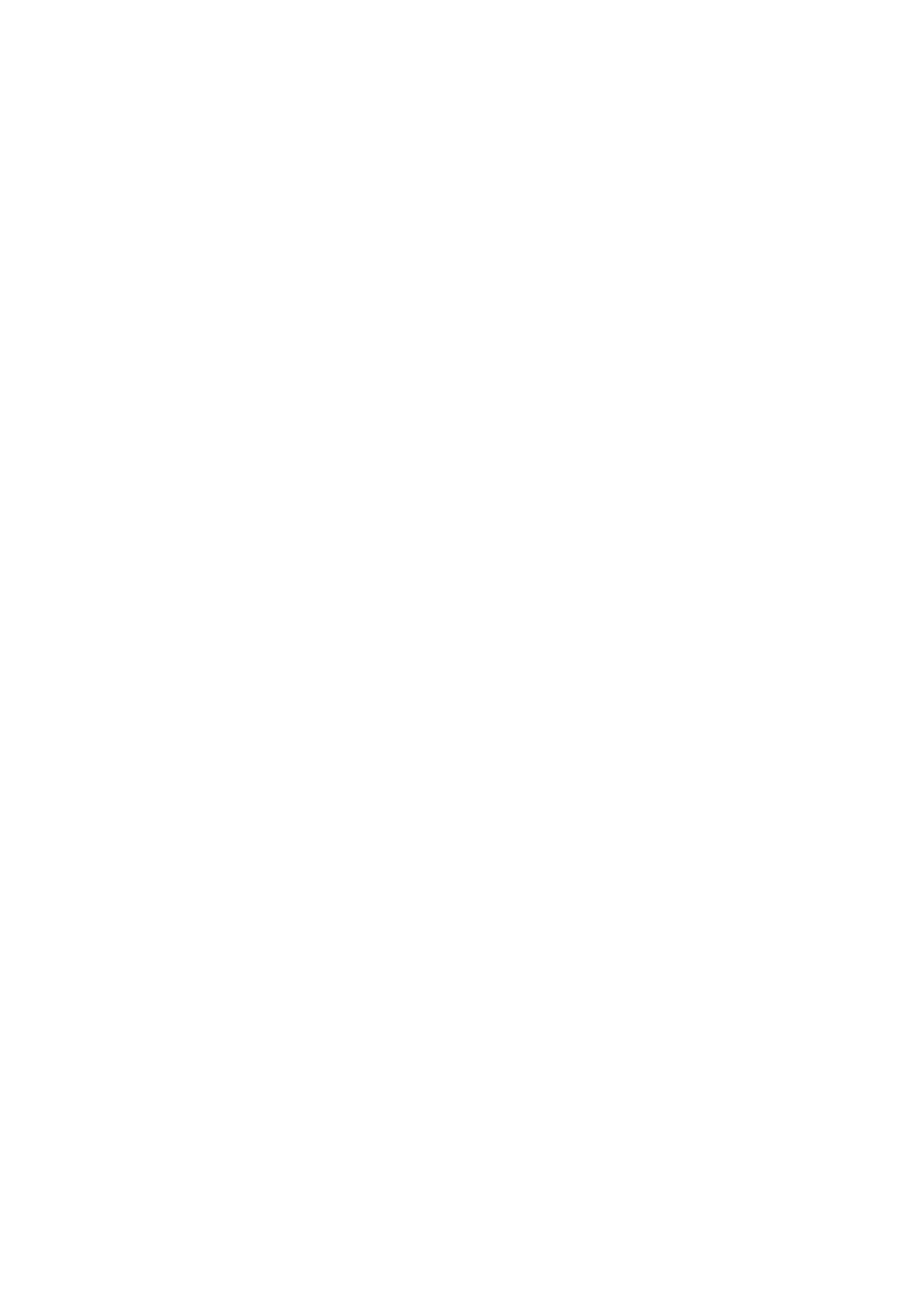# **58th Annual Meeting of the International Whaling Commission**

## **SHIP STRIKES WORKING GROUP**

## **FIRST PROGRESS REPORT TO THE CONSERVATION COMMITTEE**



© F. Félix

**MAY 2006**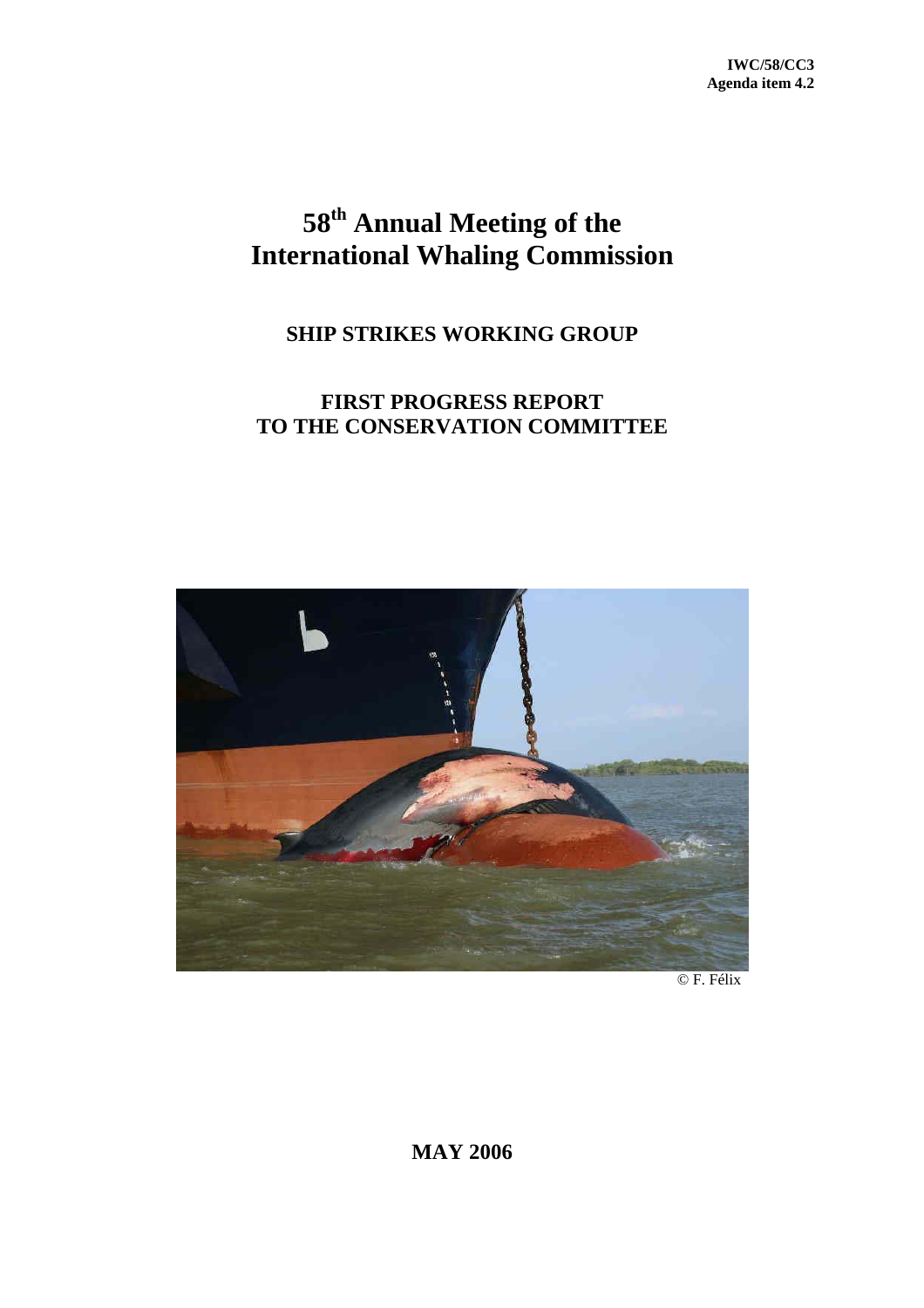## Acknowledgements

<span id="page-3-1"></span>This progress report on ship strikes has been drafted with the input from various members of the International Whaling Commission, from its Secretariat, as well as from a number of International Governmental and Non-Governmental Organisations and maritime sector stakeholders. We extend our sincere appreciation for their valuable collaboration<sup>1</sup>.

Alexandre de Lichtervelde **IWC** Commissioner for Belgium Chair of the Ship strikes Working Group

#### **Contents**

| 2. Global overview of existing ship strike mitigation legislation, programmes, measures, resolutions and |  |
|----------------------------------------------------------------------------------------------------------|--|
|                                                                                                          |  |
|                                                                                                          |  |
|                                                                                                          |  |
|                                                                                                          |  |
|                                                                                                          |  |
|                                                                                                          |  |
|                                                                                                          |  |
|                                                                                                          |  |
|                                                                                                          |  |
|                                                                                                          |  |
|                                                                                                          |  |
|                                                                                                          |  |
|                                                                                                          |  |
|                                                                                                          |  |
|                                                                                                          |  |
|                                                                                                          |  |
|                                                                                                          |  |
|                                                                                                          |  |
|                                                                                                          |  |
|                                                                                                          |  |
|                                                                                                          |  |
|                                                                                                          |  |
|                                                                                                          |  |
|                                                                                                          |  |
|                                                                                                          |  |
| 1. IWC Conservation agenda (excerpts from Conservation Committee doc IWC/57/CC7)  16                     |  |
|                                                                                                          |  |
|                                                                                                          |  |
|                                                                                                          |  |
|                                                                                                          |  |

<span id="page-3-0"></span><sup>&</sup>lt;sup>1</sup> Fernando Félix (FEMM) is thanked for the front-page photograph and Russell Leaper and Jenny Lonsdale for having proofread the report.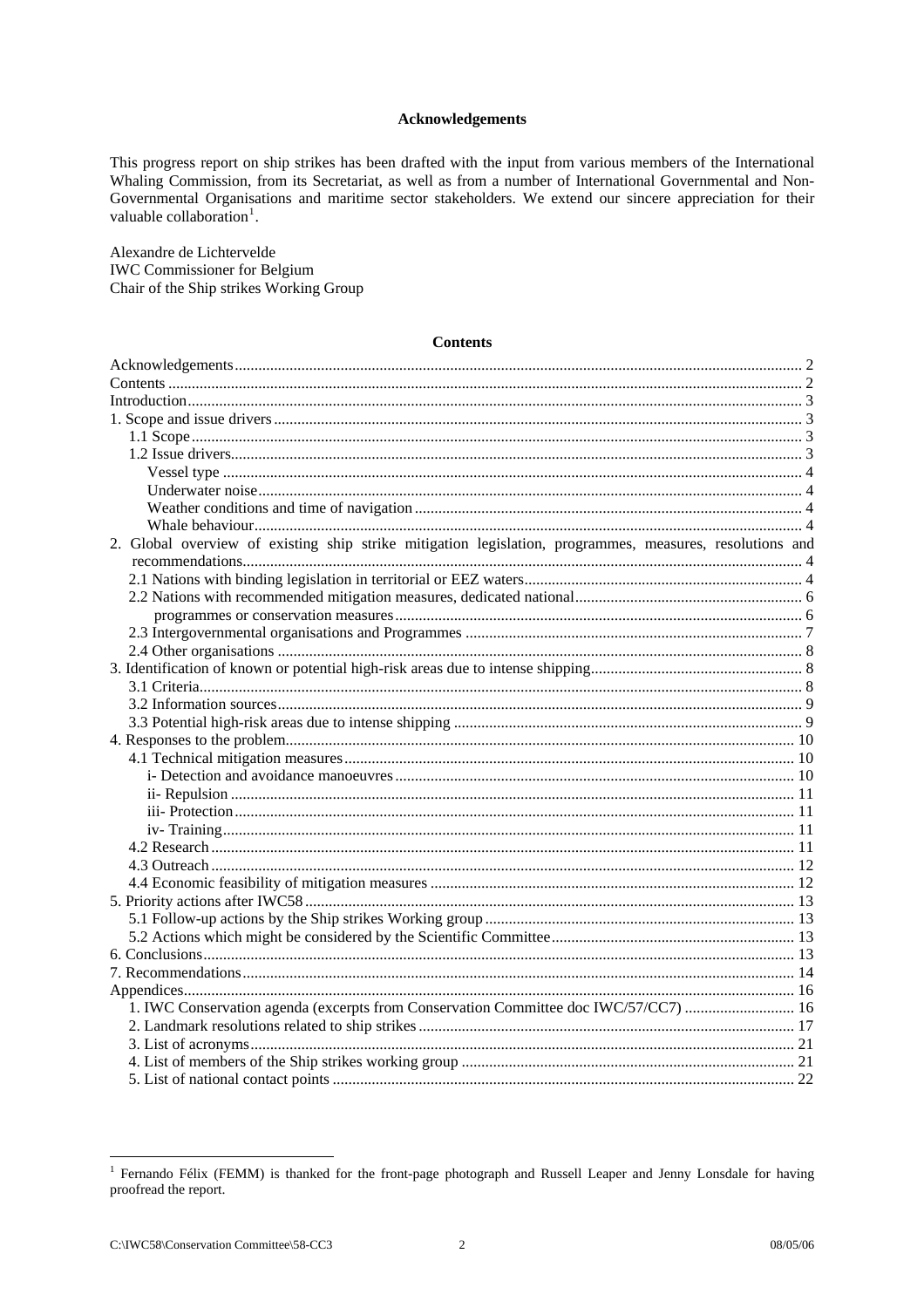### **INTRODUCTION**

<span id="page-4-0"></span>During the 57<sup>th</sup> annual meeting of the Commission in Ulsan, Korea (June 2005), a working group on ship strikes was set up and chaired by Belgium. Ship strikes had been identified as a priority item within the Conservation agenda<sup>[2](#page-4-1)</sup> proposed by Belgium and adopted by the Conservation Committee and the Commission.

The work should be conducted over a few years in order to get a comprehensive picture of the issue and propose viable solutions. The larger the number of members attending the Conservation Committee, the better the issue will be covered. Further parallel work by the IWC Scientific Committee is of paramount importance.

This report constitutes therefore a first contribution towards assessing the level of threats to cetaceans caused by maritime traffic worldwide and identifying measures to reduce these threats. Vessel strikes are known to be a significant source of anthropogenic mortality for some large whale populations. However, for most species the population level impacts are unknown. Collisions between whales and vessels may result in a range of outcomes from instant fatality to minor injury. Many types of vessel may also suffer damage due to collisions with whales including the risk of injury and death to passengers and crew.

While this report intends to concentrate on policies that could be conducted to mitigate the impact of ship strikes, the issue of assessing the population level impacts of ship strikes is under consideration by the Scientific Committee.

## **1. SCOPE AND ISSUE DRIVERS**

## **1.1 Scope**

The concept of ship strike can be defined as a collision between a vessel and a cetacean causing either injuries to or the death of the marine mammal or damage to the vessel and sometimes to its passengers.

In this report, the emphasis will be put on large whales although ship strikes are considered to affect some small cetaceans as well. This aspect will be reviewed comprehensively by Van Waerebeek *et al.* (2006, in preparation).

According to Jensen and Silber (2003) and Laist *et al.* (2001), no less than 21 species of cetacean have been affected. The highest number of collision incidents with large whales has been reported for fin whales, southern and northern right whales, sperm and humpback whales. The extent of the problem is currently unknown but there are indications that the number of deaths following a collision is greater than estimated. If whale strandings constitute a strong indicator of collisions, the full picture is presently difficult to assess given the number of unnoticed, under-reported cases and, in many instances, the absence of a full necropsy.

Ship strikes may occur anywhere where vessel and whale distribution overlap. Although the majority of reports are for coastal areas, collisions also occur offshore on the high seas (Pers. Com. with Pierre Gallego).

Ship strikes injuries to whales tend to fall into two categories: lacerations from sharp objects, particularly propellers and blunt trauma injuries from impact with the hull resulting in fractured skulls, jaws or vertebrae in conjunction with large haematomas (Laist *et al.*, 2001). Blunt trauma injuries in particular may not be apparent without a full necropsy.

As mentioned in the chair's report (§ 6.1.1.3) of the  $57<sup>th</sup>$  IWC annual meeting, "the Revised Management Procedure (RMP) estimates a catch limit for the number of non-natural removals". As a consequence, estimates of the mortality due to vessel strikes are needed for any stock for which a catch limit may be set under the RMP.

#### **1.2 Issue drivers**

1

We distinguish four main drivers influencing the number and gravity of ship strikes: vessel type, underwater noise, weather conditions and time of navigation, whale behaviour.

<span id="page-4-1"></span> $2^2$  See excerpts of doc IWC/57/CC7 in appendix. It is worth noting that the subcommittee on Bycatch and other humaninduced mortalities deals with some aspects of ship strikes. See in the reference list at the end of the report.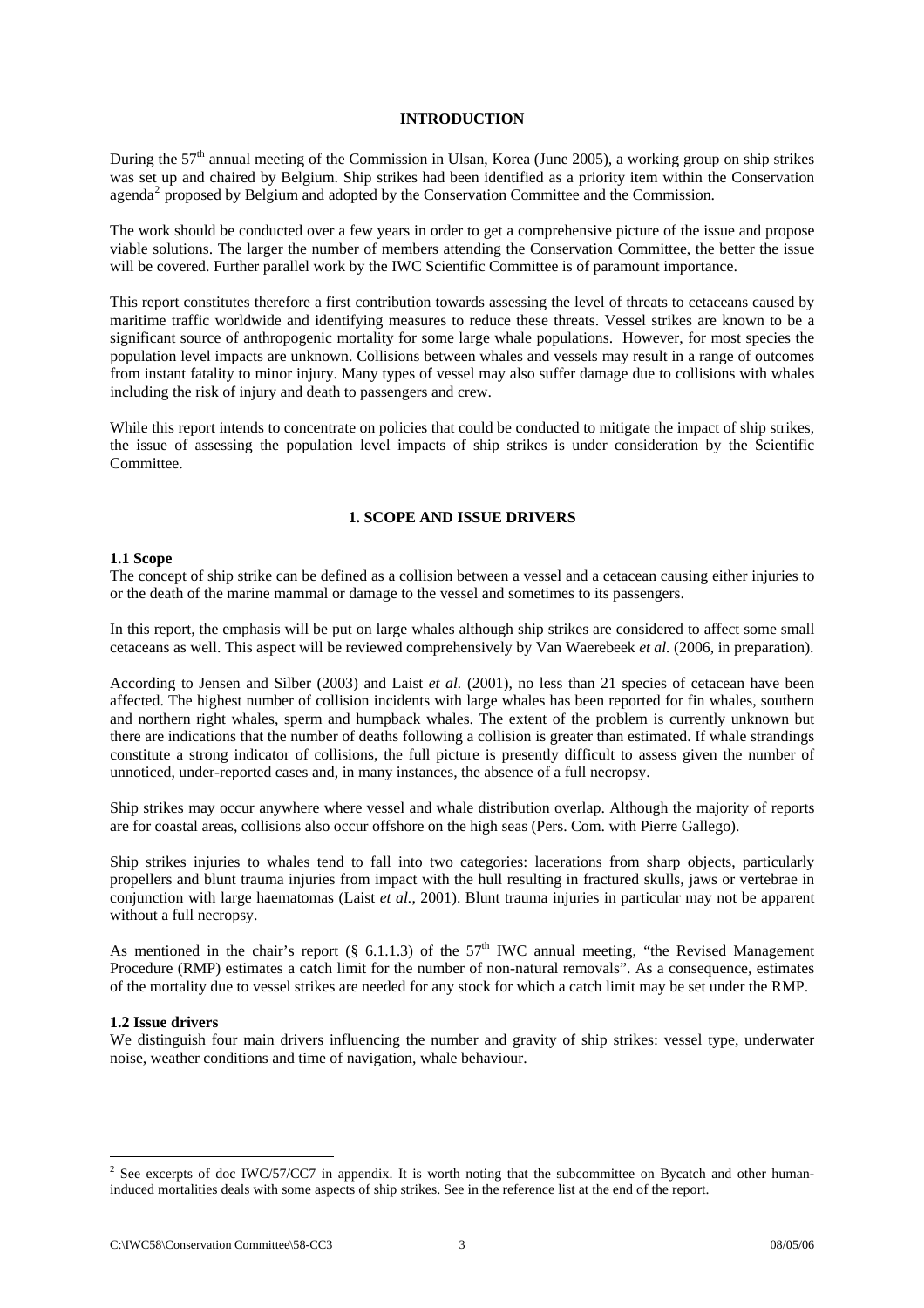## <span id="page-5-0"></span>*Vessel type*

The threat and impact differ depending on vessel type (ferry, tanker, fast ferry, yacht, sailing boat, fishing vessel, military vessel, e.g.) and their navigation speed. Over 2000 fast ferries, capable of navigating at speeds higher than [3](#page-5-1)0 knots, are in operation worldwide (Fast Ferry International magazine<sup>3</sup>) and their number is increasing. Ultra high-speed boats can go up to 50 knots. Whale-watching activities can also have an impact, as asserted by K. Amaral *et al*. (IWC, 2005): "Whale-watching is recognized as having social, economic and educational benefits and is growing worldwide. However, impacts on whales may result from acoustic disturbance, increased energy budgets, habitat exclusion and vessel strikes, and overall life history processes of cetaceans".

## *Underwater noise*

The level of underwater noise is a potential factor influencing the collision rate. High levels of ambient noise may make it difficult for cetaceans to detect approaching vessels and to judge their relative location and movement. Cetacean responses to approaching vessels may also be affected by habituation to vessel noise. In addition, exposure to very loud sounds may cause damage to the auditory system and reduce the ability to detect oncoming vessels.

Sources of anthropogenic underwater noise include the noise generated by ships, seismic surveys and sonar systems. Shipping noise has contributed to an overall increase in low frequency ambient noise levels throughout the oceans in recent decades. Seismic surveys and sonar (especially high-intensity military sonar) have the ability to cause auditory damage to cetaceans at close ranges<sup>[4](#page-5-2)</sup>.

In this context, Evans (2003) divided cetaceans in three groups on basis of their sensitivity to frequencies:

- all baleen whales, with likely low frequency hearing, therefore most vulnerable to noise disturbance and physical damage from large ships;
- all large odontocetes (sperm whale, beaked whales, pilot whales and killer whale) with mid-frequency hearing, equally vulnerable;
- all small odontocetes with high-frequency hearing vulnerable to physical damage from smaller ships.

## *Weather conditions and time of navigation*

Weather conditions, sea state and night navigation also influence the risk of ship strikes. These conditions will affect the ability of the crew of vessels to detect whales visually. In addition, weather and oceanographic conditions may affect acoustic propagation conditions and thus the ability of cetaceans to detect oncoming vessels acoustically.

#### *Whale behaviour*

In addition to the role of anthropogenic noise, several studies conclude that the behaviour of whales towards maritime traffic is species specific. That is, sensory capabilities, manoeuvrability, swim speed, behaviour, and other species-specific factors may influence the likelihood of becoming victim to a strike, Also, juvenile or sick individuals will be more vulnerable than healthy adults.

Apart from whale behaviour, impaired hearing and tolerance to traffic noise, Koschinski (2003) suggests three other possible reasons why cetaceans may be struck by ships: reduced perception, distraction by other activities, lack of recognition of the threat.

## **2. GLOBAL OVERVIEW OF EXISTING SHIP STRIKE MITIGATION LEGISLATION, PROGRAMMES, MEASURES, RESOLUTIONS AND RECOMMENDATIONS[5](#page-5-3)**

#### **2.1 Nations with binding legislation in territorial or EEZ waters**

Below, an account is provided on legislation directly related to ship strikes mitigation. In addition, should be noted that the Scientific Committee has developed guidelines for good whale-watching practice and as part of an on-going process, its Whale-watching Working Group reviews whale-watching guidelines and assesses the impacts of whale-watching on cetaceans, including the risk to cetaceans from whale-watching vessel collisions<sup>[6](#page-5-4)</sup>.

1

<span id="page-5-1"></span><sup>&</sup>lt;sup>3</sup> Website: http://www.fastferryinfo.com

 $4$  See section 4.2 iii below.

<span id="page-5-3"></span><span id="page-5-2"></span><sup>&</sup>lt;sup>5</sup> Countries and organisations are ranked in alphabetical order. Non-IWC member countries are covered when information is available.

<span id="page-5-4"></span> $6$  The IWC guidelines and a review of worldwide whale-watching guidelines and regulations (2004) is available on IWC's website ([http://www.iwcoffice.org/conservation/whalewatching.htm\).](http://www.iwcoffice.org/conservation/whalewatching.htm).)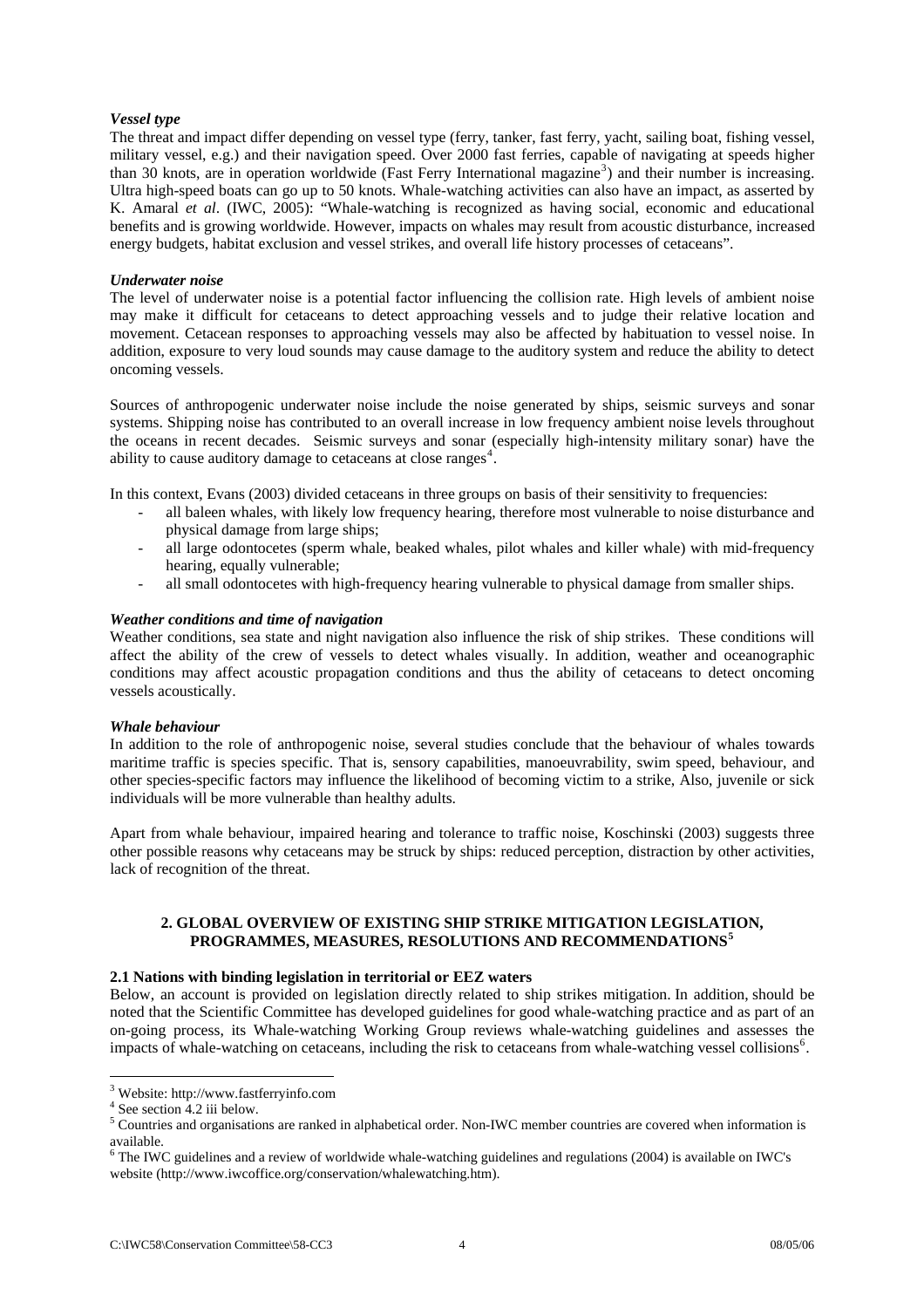## **Australia**

Australia's *Environment Protection and Biodiversity Conservation Act 1999* imposes obligations relating to ship strikes in waters declared as the Australian Whale Sanctuary. The Sanctuary encompasses Australia's Exclusive Economic Zone (EEZ), and includes the waters around Australia's external territories. Within the Sanctuary, the Act makes it an offence to recklessly kill, injure, take, trade, keep, move or interfere with a cetacean. The Act also applies to Australians and Australian corporations, vessels and aircraft outside the Sanctuary. In the areas of application, if a cetacean is killed or injured a report must be made to the Secretary of the Department of the Environment and Heritage about the incident within seven days. The Australian Government Department of the Environment and Heritage also has a protected species reporting telephone hotline.

Part 8 of Australia's *Environment Protection and Biodiversity Conservation Regulations 2000* sets out how people must interact with cetaceans in and beyond the Sanctuary. The Regulations impose restrictions on vessels while around cetaceans, including minimum approach distances, operation of vessels, and vessels prohibited to approach cetaceans.

Australian States and Territories have in place legislation protecting cetaceans in waters under their jurisdiction. Some individual states and territories also have telephone reporting hotlines for information about cetaceans.

## **Belgium**

The Royal Decree of 21 December 2001 on the protection of species in marine areas under Belgian jurisdiction foresees in its article 3 §2 that ships encountering cetaceans should avoid the collision and in general not change direction suddenly<sup>[7](#page-6-0)</sup> so as to reduce any perturbation. The Royal Decree is applicable not only in waters under Belgian jurisdiction but also (article 2) wherever the ships under Belgian flag navigate, which therefore also covers their activities outside Belgian waters.

## **Canada**

In December 2002 the International Maritime Organisation approved the Government of Canada's proposed changes to the shipping lanes in the Bay of Fundy to protect the endangered North Atlantic right whale. This action was part of Canada's Right Whale Recovery Plan. Amendments have been made to navigational charts and vessel traffic control procedures. Notification procedures have been set up. The new shipping lanes are based on considerable scientific whale research and were reviewed by several marine industry stakeholders and experts to ensure safety would be maintained.

A new Right Whale Recovery Plan is in the final stages of development and will be available by the end of 2006 with implementation in 2007. The new plan reflects the 2002 Species At Risk Area legislation.

## **USA**

As the USA is the only other nation having implemented legislation directly related to ship strikes, more detailed information is provided below. As is the case with Canada, the focus is on one particular species: the North Atlantic right whale, whose mortality due to collisions was estimated to 40 % in 2002 (Laist).

## *Proposed U.S. Regulations*

The National Oceanic and Atmospheric Administration (NOAA) has prepared proposed regulations, currently in clearance, to regulate ships along the U.S. east coast. The proposed regulations focus primarily on limiting ship speed where relatively high right whale and ship densities overlap near a number of U.S. east coast ports, at calving/nursery areas in waters off Georgia and Florida, and in New England waters. The proposed regulations are expected to be published for public comment by summer 2006, with final regulations expected by mid 2007.

## *Mandatory Ship Reporting systems (MSR)[8](#page-6-1)*

The United States sought and received endorsement from the International Maritime Organization (IMO) to establish two Mandatory Ship Reporting systems – one in waters off New England and another in calving/nursery areas in waters off Georgia and Florida. The systems, operational since July 1999, require that all ships of 300 gross tons and greater report to a shore-based station via satellite communication systems. Upon receipt of the report, an automated message is sent to the reporting ship providing (a) information about the vulnerability of right whales to ship strikes, (b) information about where the mariner can obtain guidance on reducing ship strikes, and (c) recent right whale sighting locations. The incoming reports are gathered and used to quantify ship traffic patterns.

1

<span id="page-6-0"></span><sup>&</sup>lt;sup>7</sup> Except to avoid collision.

<span id="page-6-1"></span><sup>8</sup> See Appendix 2: landmark resolutions.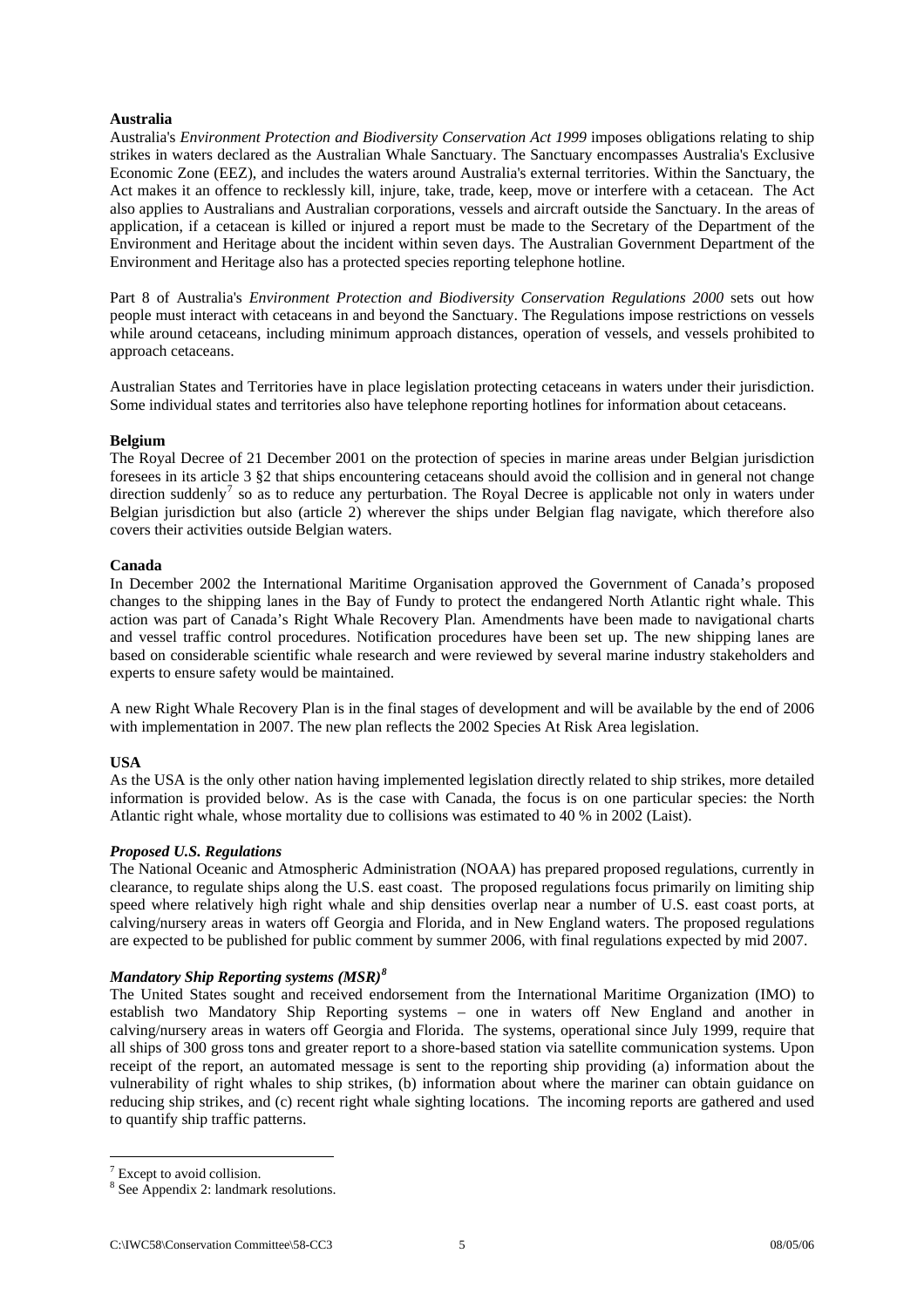## <span id="page-7-0"></span>*Realigning the Traffic Separation Scheme (TSS) servicing Boston*

On 28 March 2006 the United States have submitted to the IMO a proposal to reconfigure the Boston Traffic Separation Scheme (TSS). The proposed realignment involves only a 12 degree shift in the northern leg of the TSS and is expected to provide a significant reduction in ship strike risk to right whales and all baleen whales occurring in the area, with minimal concurrent impact to mariners using the TSS. If adopted by the IMO, the TSS shift accomplished through domestic regulations issued by the U.S. Coast Guard is expected to occur some time in 2007.

## *Recommended Routes*

The United States is considering establishing recommended shipping routes in key right whale aggregation areas: within Cape Cod Bay and the calving/nursery areas in waters off Georgia and Florida. If approved, these routes will likely be introduced by late 2007 or early 2008.

## *Endangered Species Act and the Marine Mammal Protection Act.*

NOAA's National Marine Fisheries Service (NMFS) has responsibility to protect endangered marine mammals, and does so under the Endangered Species Act (ESA) and the Marine Mammal Protection Act. Under the ESA, the NMFS issued regulations prohibiting vessel approach within 500 yards of a right whale, and is planning to issue regulations to reduce ship collisions with right whales.

## *Collision Reporting*

In addition to ship strikes reduction regulations that effect maritime industries, most U.S. federal agencies (e.g., U.S. Navy, U.S. Coast Guard) require their vessel operators to report ship strikes involving their ships.

## **2.2 Nations with recommended mitigation measures, dedicated national programmes or conservation measures[9](#page-7-1)**

#### **France**

It should be noted that France is one of the three co-founders of the Pelagos Sanctuary for Mediterranean Marine Mammals, whose limits in the Ligurian Sea cover both national - France, Monaco, Italy - and international waters. The international marine mammal sanctuary is a Specially Protected Area of Mediterranean Importance (SPAMI) extending over 87,500 km<sup>2</sup> of sea surface in a portion of the northwestern Mediterranean Sea comprised between southeastern France, Monaco, northwestern Italy and northern Sardinia, and encompassing Corsica and the Tuscan Archipelago. It was set up, amongst others, specifically to address increasing mortality of large whales from entanglements and collisions with vessels.

#### **Italy**

No legislation is in place, but a Mediterranean Marine Mammal Tissue Bank has been put in place. Italy is a cofounder of the Pelagos Sanctuary for Mediterranean marine mammals.

#### **Mexico**

There is no Mexican legislation on ship strikes.

#### **Monaco**

Monaco is a co-founder of the Pelagos Sanctuary for Mediterranean marine mammals.

#### **New Zealand**

The country has developed a Marine Mammal Action Plan for 2005-2010, in which the threat of collisions is considered. Its focus is on effective reporting and recording of incidents and ensuring sensible navigation of recreational boats and commercial shipping operators in areas where boat strike is likely.

#### **Spain**

1

A programme to mitigate the impact of collisions in the Gibraltar Strait is starting in 2006. It will comprise a network to inform in real-time about the presence of fin and sperm whales and an educational programme for the crew of ferries and fast ferries (Spanish report to the IWC Ship strikes working group, November 2005).

<span id="page-7-1"></span><sup>&</sup>lt;sup>9</sup> Including marine mammal sanctuaries. For a comprehensive overview of these sanctuaries, see E. Hoyt's handbook on Marine Protected Areas for Whales, Dolphins and Porpoises. Earthscan, 2005.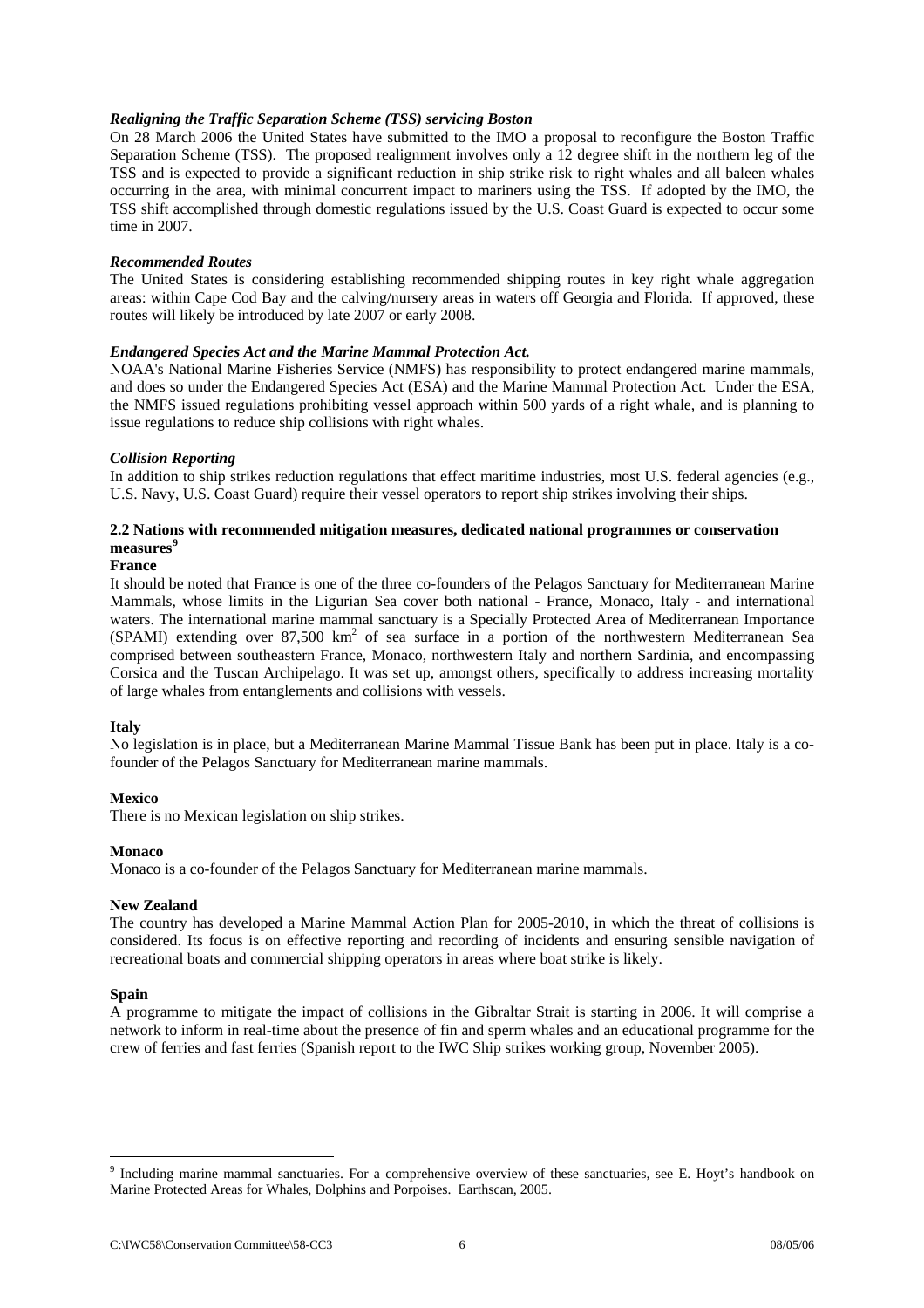## <span id="page-8-0"></span>**USA**

Together with other federal and state agencies, the National Oceanic and Atmospheric Administration (NOAA) supports or conducts extensive aircraft surveys for right whales. Right whale sighting locations are passed to mariners via e-mail, notices to mariners, posted on websites, and through other maritime broadcast media. The NOAA and the U.S. Coast Guard issue warnings and ship speed advisories to mariners regarding right whale aggregations.

## **2.3 Intergovernmental organisations and Programmes[10](#page-8-1)**

## **ACCOBAMS**

In 2003 the Scientific Committee of the Agreement on the Conservation of Cetaceans of the Black Sea, Mediterranean Sea and Contiguous Atlantic "recognized the potential threat of ship collisions to the conservation of some cetacean populations in the ACCOBAMS area, especially of large whales" (*Recommendation 2:8 on ship collisions*). As a follow-up, the organization convened a large whale ship strikes workshop on 14-15 November 2005 together with a separate fin whale workshop (*Recommendation 2:5 on a fin whale workshop*). Among the recommendations of the ship strikes workshop, four types of measures can be highlighted: education and training courses for vessel crew; independent observers on ferries; education of enforcement officials; information of ship owners and shipping companies on "high-use" areas by species and season. The creation of an international database of ship strikes was also advocated.

## **ASCOBANS**

The Agreement on the Conservation of Small Cetaceans of the Baltic and North Seas has been addressing the issue of ship strikes on a regular basis since the year 1999. Its Advisory Committee requested Parties to report annually on the development of high-speed ferries, i.e. ferries capable of travelling at speeds in excess of 30 knots.

In 2003, during ASCOBANS's 4<sup>th</sup> Meeting of Parties, Resolution 5 on Effects of noise and of vessels was adopted: *The Meeting of the Parties to ASCOBANS Invites* Parties and Range States to […]: (3) conduct further research into the effects on small cetaceans of: (a) vessels, particularly high-speed ferries […].

## **CMS**

During its 8<sup>th</sup> Conference of Parties in 2005, the UNEP Convention on the Conservation Of Migratory Species of Wild Animals adopted Resolution 8.22 on Adverse human-induced impacts on cetaceans, which includes a request to the CMS secretariat and Scientific Council to cooperate with the IWC on ship strikes and to review the extent to which CMS and CMS-related agreements are addressing them.

## **EUROPEAN UNION**

The EU 1992 Habitats Directive constitutes a general framework for nature monitoring and conservation. Its Annex IV strictly protects all cetacean species. Article 12 § 4 of the directive stipulates: "Member States shall establish a system to monitor the incidental capture and killing of the animal species listed in Annex IV(a). In the light of the information gathered, Member States shall take further research or conservation measures as required to ensure that incidental capture and killing does not have a significant negative impact on the species concerned".

## **IAATO**

The International Association of Antarctica Tour Operators has issued a whale collision reporting form to be used in Antarctica waters by expedition leaders.

## **IMO**

The International Maritime Organisation via its Maritime Safety Committee holds a precursor role on the matter. In 1998 it adopted Resolution MSC.85 on mandatory ship reporting systems, which aimed at diminishing the impact of maritime traffic on (North Atlantic right) whales off the northeastern and southeastern coasts of the United States. The resolution is appended to this report.

<span id="page-8-1"></span><sup>1</sup>  $10$  See the list of acronyms in Appendix 3.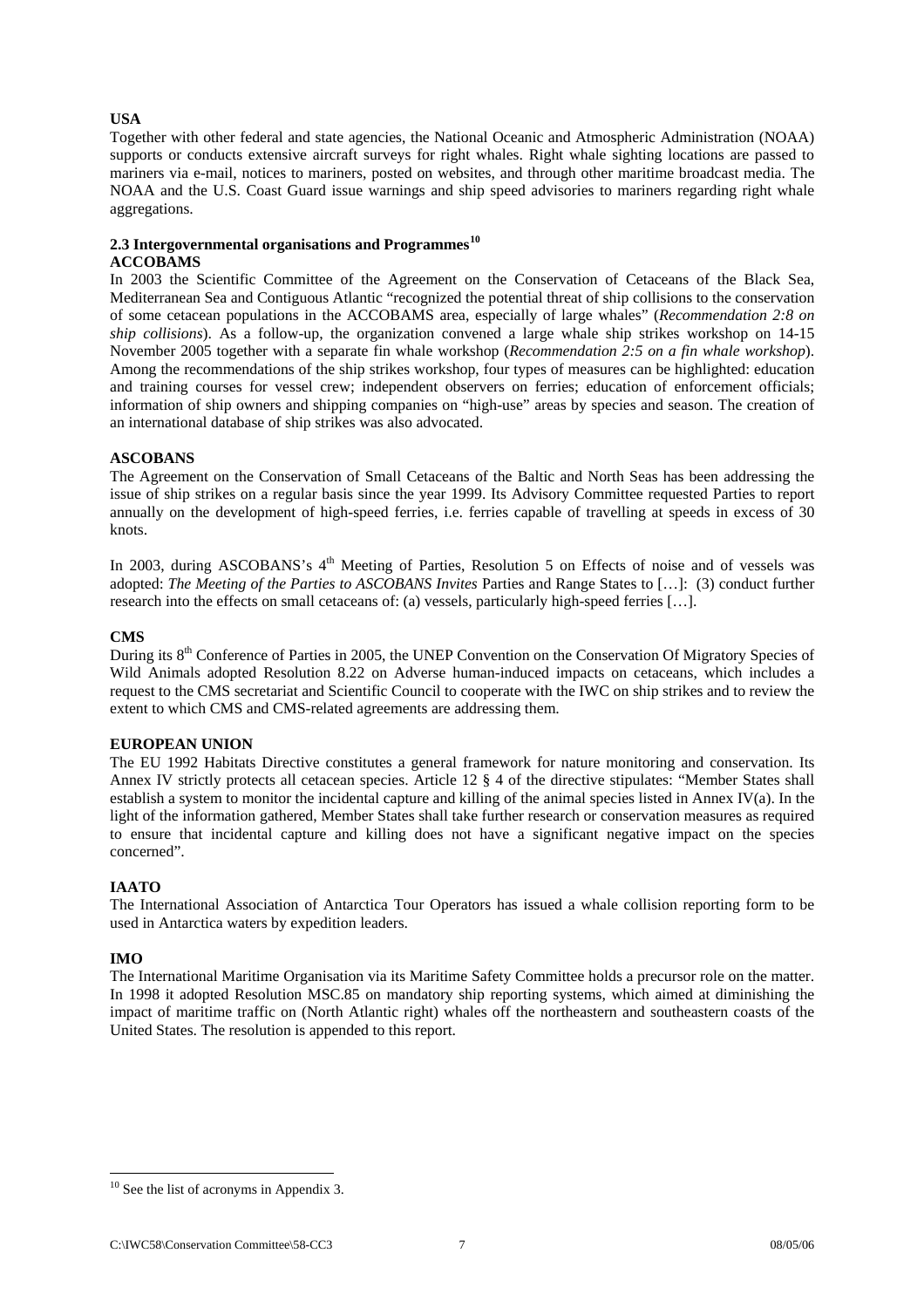## <span id="page-9-0"></span>**IWC**

Resolution 2000:8 of the International Whaling Commission on the western North Atlantic right whales noted that this highly endangered population numbers less than 300 and is declining, and identifies entanglement in fishing gear and collisions with shipping as the two main causes of deaths of these right whales. It called for continued work to help ships avoid right whales and for co-operation with the International Maritime Organisation (IMO).

Resolution 1999:7 on small populations of highly endangered whales identified ship strikes as a threat for some populations.

Resolution 1998:2 on total catches over time specified, for the first time, that incidental catches, along with collisions with ships and other sources of human-induced mortality, should be considered on a par with deliberate catches, and should be counted towards total allowable removals.

#### **SPREP**

The Secretariat of the Pacific Regional Environmental Programme will be the administrative agency for a Memorandum of Understanding (MOU) for the Conservation of Cetaceans and their habitats in the Pacific Islands region, which will open for signature in 2006. The MOU will contain an Action Plan that will address threat reduction and habitat protection, including migratory corridors. This will include maintaining a database on vessel strikes and investigation of potential approaches to mitigation.

#### **UNEP**

The United Nations Environment Programme (UNEP) in 1984 adopted a Global Plan of Action for the Conservation, Management and Utilization of Marine Mammals. This programme is currently being revised and reevaluated. Its regional action plans were conducted under the umbrella of UNEP's Regional Seas Programme. The most relevant action plans cover the Mediterranean, the Southeast Pacific and the Wider Caribbean. In the Mediterranean, an Action Plan for the Conservation of Cetaceans in the Mediterranean Sea was adopted in 1991. The Southeast Pacific marine mammals action plan in its last version adopted in 1991 by the  $5<sup>th</sup>$ Intergovernmental meeting in Santiago de Chile does not address ship strikes. A new action plan for the Conservation of marine mammals in the Wider Caribbean is currently being drafted and should be considered at an intergovernmental meeting in September 2006 in Martinique. Its draft version includes various measures regarding ship strikes (research, high-risk area identification, monitoring of strikes, impact minimization, education, area-based management and technical improvements to vessels and propeller design).

## **2.4 Other organisations**

## **IUCN**

The Conservation Action Plan for the World's Cetaceans 2002-2010 (Reeves *et al.*, 2003) adopted by the World Conservation Union notes that the significance of ship strikes as a risk factor for cetaceans has been increasing, with the increase in the volume and speed of shipping. Ship strikes have been definitively identified as a factor endangering the small remaining population of North Atlantic right whales. Substantial numbers of fin and sperm whales have been observed killed by ship strikes in the Mediterranean and around the Canary Islands. Vessel collisions also cause deaths of the endangered Hector's dolphin in New Zealand waters. IUCN states that no global assessment of the problem has yet been conducted.

## **3. IDENTIFICATION OF KNOWN OR POTENTIAL HIGH-RISK AREAS DUE TO INTENSE SHIPPING**

## **3.1 Criteria**

For the present preliminary listing of high-risk areas, no quantitative criteria were used, but rather common knowledge of some areas with dense shipping traffic. The number of vessels transiting per day would be a logical parameter, but the question remains what dataset to choose and under what authority would the data be used.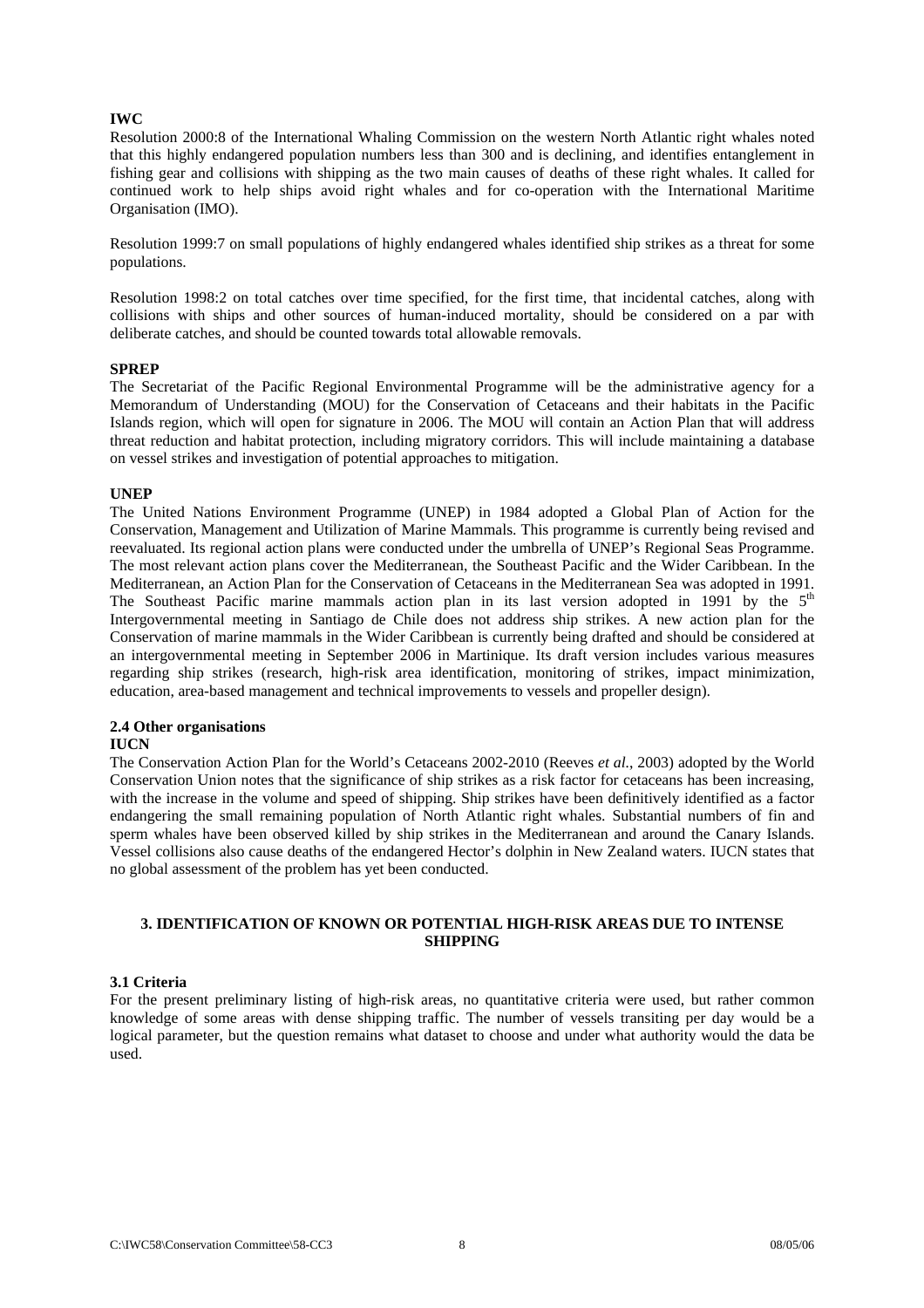## <span id="page-10-0"></span>**3.2 Information sources**

Various commercial, international, and national data sources are available on shipping traffic volumes and vessel characteristics. The main categories of vessel traffic are:

- Merchant (port-to-port)
- **Ferries**
- Fishing
- Naval, surveillance, rescue
- Recreational
- Research and cruise ships
- Supply vessels to offshore installations.

Information on merchant shipping movements and vessel characteristics are available in collated form from commercial databases such as Lloyds Marine Intelligence Unit [\(www.lloydsmiu.com\)](http://www.lloydsmiu.com/). The LMIU data cover ships greater than 99 gross tonnage and enable most cargo (port-to-port) shipping traffic to be determined from arrival/departure times and origin/destination information, in conjunction with information on shipping routes. The database contains data going back around 30 years and so can also be used for retrospective analysis.

A recent development is the real-time collection of data on ship locations collected from the AIS (Automatic Identification System) radio signals that certain classes of ships are required to emit (e.g. all passenger vessels, and cargo vessels above 500 gross tonnage (domestic voyages) or 300 gross tonnage (international voyages)). The signals are received at over 500 coastal stations, mainly in Europe and North America, and made commercially available in collated form (e.g. [www.seasearcher.com,](http://www.seassearcher.com/) [www.aislive.com\)](http://www.aislive.com/). Because of the limited range of the signals, geographical coverage is not high worldwide, but may be adequate in some busy coastal areas. Because the AIS signals are emitted primarily to enhance navigational safety and traffic management, their use for other purposes has not been entirely uncontroversial.

Data on ferry movements may need to be compiled from ferry operators and published timetables for individual routes: no comprehensive worldwide database seems to exist at the current time. Data on supply vessel traffic will rely on operators and port authority data. Ships contributing data to the World Meteorological Organisation (WMO, [www.wmo.ch\)](http://www.wmo.ch/) can be tracked via their submitted weather records. This scheme currently includes about 4000 vessels worldwide.

Fishing vessel movements are probably best estimated from fishery statistics. One should distinguish between actual fishing activity on the one hand and transit to/from fishing grounds on the other, because in general different speeds will pertain. Sources of data include the Inventory of Fisheries currently being compiled by FAO.

Rough data on recreational traffic may need to be obtained from boating and yachting associations, marinas and harbors.

In certain areas such as parts of the Southern Ocean, vessel traffic is dominated by research and cruise vessels. Information on the movements of these vessels would need to be obtained from the vessel operators.

Some countries or provinces have national public databases<sup>[11](#page-10-1)</sup> on shipping movements in their coastal waters with varying level of detail, such as the COAST database on the UK.

## **3.3 Potential high-risk areas due to intense shipping**

In this section, we propose two presentation approaches. One approach would be to list areas in function of pure geographical criteria. The other approach would be to use a classification like, for instance, the IUCN framework of 18 marine regions of the world ocean. However, it appears premature to list all areas where shipping is affecting cetaceans. There are indeed potentially hundreds of high-risk areas.

Further research could provide a more quantified assessment of risk through analyses that overlay data on whale distribution with shipping density.

1

<span id="page-10-1"></span><sup>&</sup>lt;sup>11</sup> Ward-Geiger *et al.* (2005) have made a detailed analysis of ship traffic off the east coast of the United States and provide estimates of the distribution of vessel speeds which may also be relevant to other areas.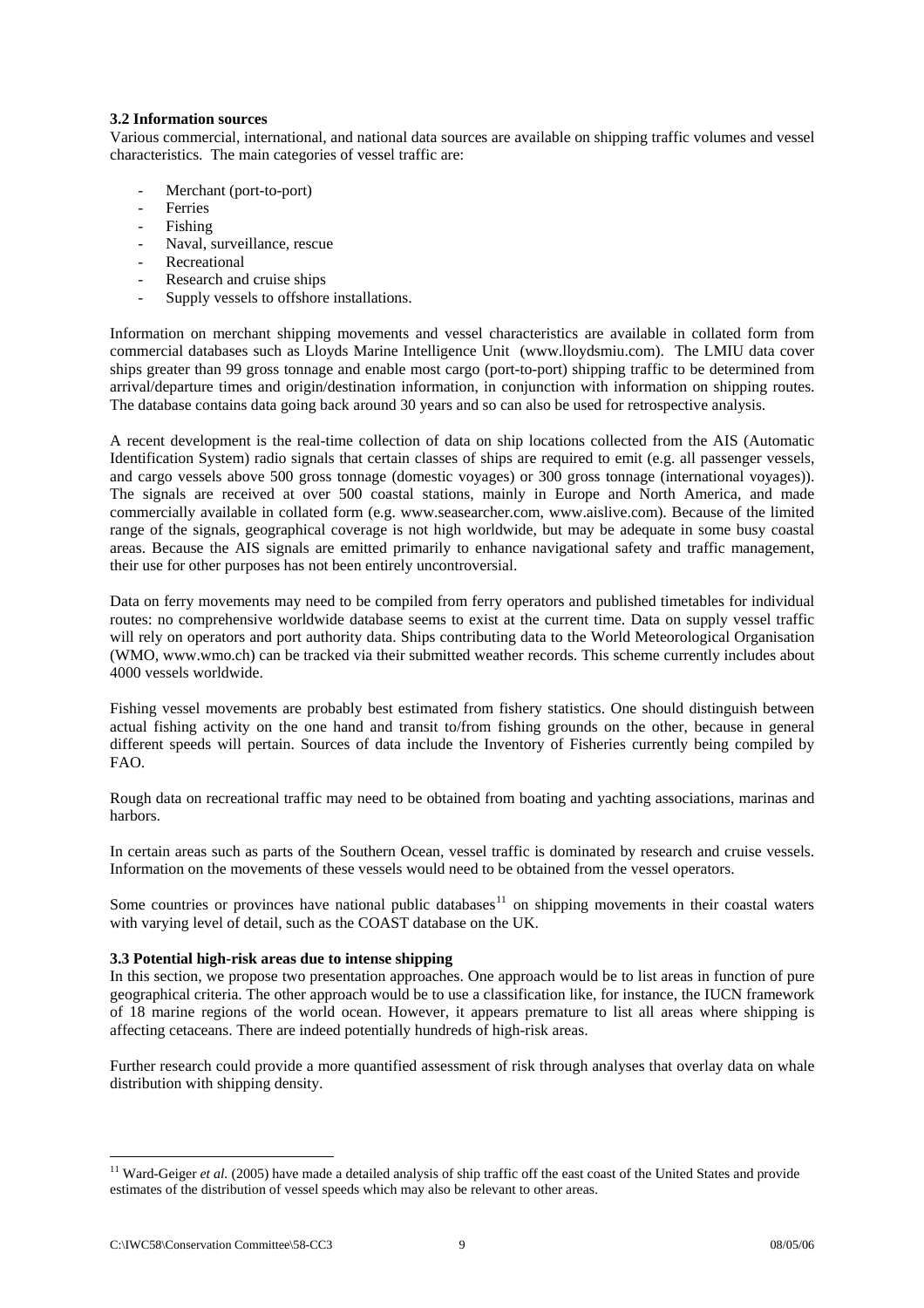<span id="page-11-0"></span>A few areas are listed below according to the geographical approach evoked above.

| HIGH-RISK AREAS (INDICATIVE)           | <b>COASTAL STATES</b>                 |  |
|----------------------------------------|---------------------------------------|--|
|                                        |                                       |  |
| <b>Europe</b>                          |                                       |  |
| <b>English Channel</b>                 | UK/Ireland/France                     |  |
| <b>Baltic Sea</b>                      | Sweden/Denmark/Latvia/Estonia/Finland |  |
| Kattegat and Belt Sea                  | Denmark/Sweden                        |  |
| Skagerrak                              | Sweden/Denmark/Norway                 |  |
| <b>Strait of Dover/Pas-de-Calais</b>   | UK/Belgium/France                     |  |
| <b>Strait of Gibraltar</b>             | Spain/UK/Morocco                      |  |
|                                        |                                       |  |
| <b>Americas</b>                        |                                       |  |
| Strait of Florida                      | USA/Cuba                              |  |
| Gulf of St. Lawrence                   | Canada                                |  |
| Bay of Panama and approach to Colón    | Panama                                |  |
| (SW Caribbean Sea)                     |                                       |  |
| Gulf of Guayaquil                      | Ecuador                               |  |
|                                        |                                       |  |
| <b>Middle East/Africa</b>              |                                       |  |
| Gulf of Biafra, Bight of Benin         | Cameroon, Nigeria, Benin, Togo, Ghana |  |
| <b>Strait of Hormuz</b>                | Iran/UAE                              |  |
| Gulf of Aden                           | Yemen/Djibouti                        |  |
|                                        |                                       |  |
| Asia                                   |                                       |  |
| <b>Strait of Malacca and Singapore</b> | Singapore/Indonesia                   |  |
| Sea of Japan/East Sea                  | Japan                                 |  |
| Korea Strait                           | Korea/Japan                           |  |
|                                        |                                       |  |
| <b>Southern Ocean</b>                  |                                       |  |
| Cook Strait                            | New Zealand                           |  |
| Gulf of Hauraki                        | New Zealand                           |  |

## **4. RESPONSES TO THE PROBLEM**

## **4.1 Technical mitigation measures**

## *i- Detection and avoidance manoeuvres*

Detection systems are varied: sonars, whale anti-collision systems (see below, section 4.2), night vision systems, aerial surveillance, listening devices, tagging. Their effectiveness varies strongly and is also subject to weather and day/night conditions. According to Cdt Frédéric Capoulade (Pers. Com.) who was with the SNCM, a company operating ferries in the Mediterranean Sea, night vision systems are not effective. The volume of night traffic could therefore constitute a determinant factor of whale mortality and this traffic should be estimated.

With respect to sonars, these can play an important role in spotting whales when they are fitted to look forward of the vessel. However, it should be noted that commercial lines vessels are usually not equipped with them. It is mainly fishing vessels and military ships that are equipped with sonars and not all of them are in the category 'forward-looking', although some oceanographic research vessels also use sonars. Further consideration of sonars is made under section 4.2 ii and iii.

The U.S. National Oceanic and Atmospheric Administration, in collaboration with academic scientists, has initiated several studies involving passive listening devices to assess right whale distribution with the goals of (a) better characterizing right whale distribution and occurrence, and (b) providing whale sighting locations to mariners. Temporary acoustic detection devices have been deployed at a number of locations along the U.S. eastern seaboard. For example, collaborative efforts are underway to provide acoustic coverage of nearly all of the Stellwagen Bank National Marine Sanctuary off the coast of Massachusetts. Whale distribution data from these sources, when coupled with vessel traffic patterns from the Mandatory Ship Reporting systems (see page 6 above), will aid in the design of management measures. Not all of the listening devices have "real-time"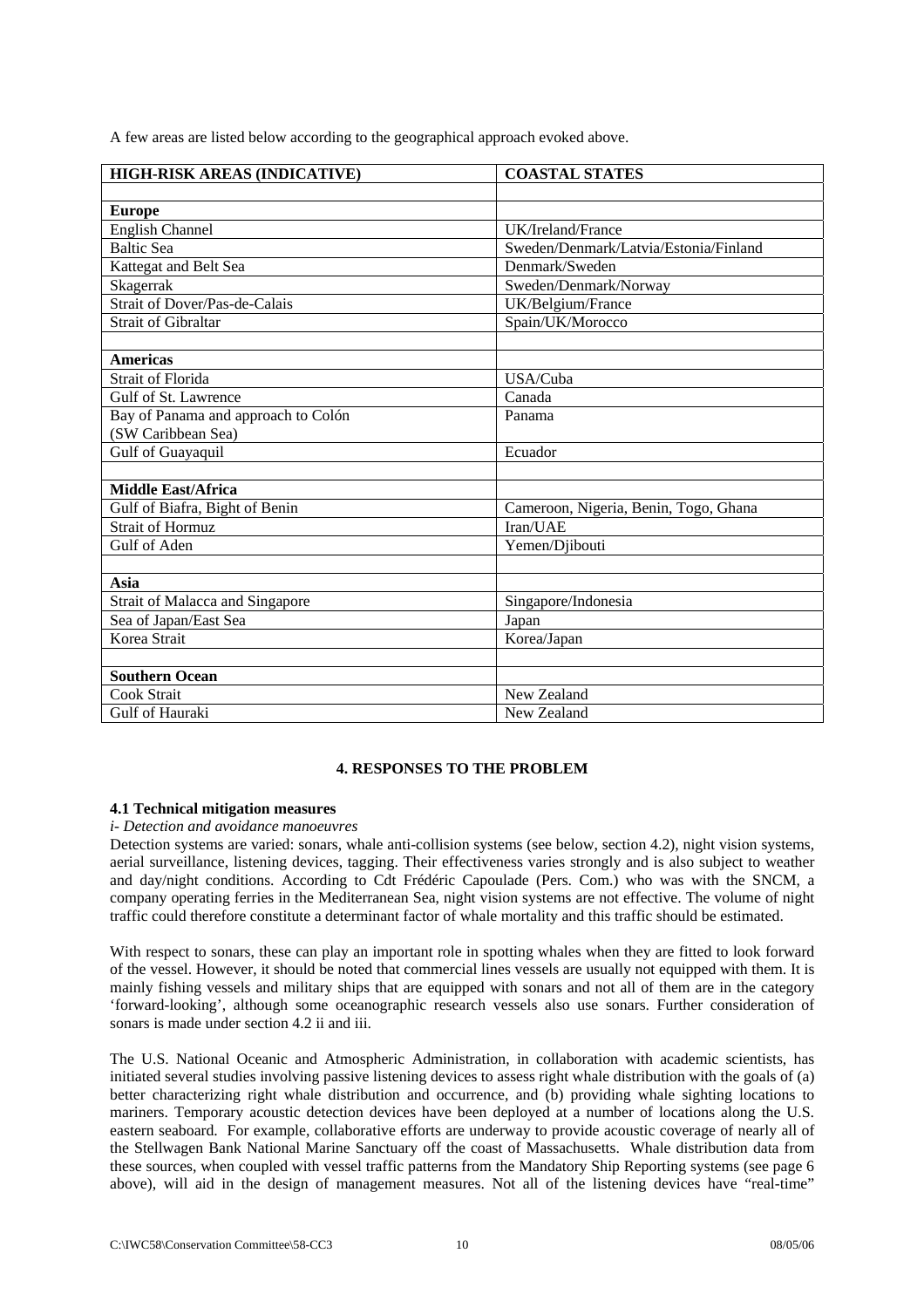<span id="page-12-0"></span>capabilities. They have provided a retrospective look at distribution as whale vocalization data has been stored and retrieved from the devices. However, in recent months, real-time capabilities have been achieved providing immediate – and posted – whale occurrence information.

## *ii- Repulsion*

Repulsion systems range from sound emissions to acoustic alarms. These may potentially either alert a whale to the presence of an incoming ship or cause whales to move out of the area. However, these systems are adding to the existing underwater noise level.

During the test of alerting signals with North Atlantic right whales, some sounds caused whales to come to the surface, which would actually put them at greater risk of collision (Nowacek *et al.,* 2003).

## *iii- Protection*

Protection measures include protected or closed areas, dynamic or seasonal management areas, or speed restrictions. The basic objective is to either route shipping away from areas of high whale density or to reduce the risk of death or serious injury by reducing vessel speed. Re-routing may occur over a range of temporal and spatial scales depending on the surveillance data on which measures are based. For example, routes may be permanent to avoid areas of high whale density identified from long-term studies or vessels may be routed on the basis of near real-time surveillance data. However, navigational safety concerns may in some cases prevent rerouting (Pers. Com. with G. Silber).

As it is the case for IMO shipping lanes, navigational charts should include the location of protected areas in areas beyond national jurisdiction. US NOAA is issuing ship speed advisories (i.e., speed guidance of 12 knots or less) in areas where right whales are known to occur, particularly when they are known to be present. Speed advisories are provided to mariners through a number of media, including NOAA Weather Radio, the Mandatory Ship Reporting outgoing message, National Weather Buoy websites, and are being published in U.S. Coast Pilots, international Notice to Mariners/Sailing Directions, and Admiralty Publications.

## *iv- Training*

Training of crew in avoidance procedures is critical in order to reduce the number of collisions. However, regarding large vessels, Clyne and Leaper (2004) assess that "there is limited ability for them to take effective avoidance action". In the cruise sector, the cruise company Holland America Line/Windstar Cruises, in collaboration with the US National Oceanic & Atmospheric Administration and the National Park Service, have designed an interactive CD to be used for training purposes ("Avoiding Whale Strikes", Holland America Line, 2005) that is now required for certification for all its captains and crew. Efforts are underway to distribute the CD to the entire cruise industry.

From what is described above, it is obvious that a combination of the four categories of technical mitigation measures is needed in order to get results. However, depending on the cetacean species involved as well as on the specific cases, one category might prove to be more effective.

## **4.2 Research**

1

Research into ship-related whale behaviour and underwater acoustics has started but should be further developed. Underwater acoustics considerations are developed below<sup>[12](#page-12-1)</sup>.

i- In October 2005, along the coasts of the Mediterranean Sea (Barcelona), the LAB<sup>13</sup> scientific staff tested a prototype of the Whale Anti-Collision System (Dr. M. André, Pers. Com.) designed to prevent collisions with sperm whales. The system integrates two inter-related techniques: a 3D passive system that allows the 3D detection of submerged acoustic sources (distance, azimut and elevation); and an azimutal location of silent objects or animals by the spatio-temporal contrast produced by the ambient noise in the area. The system is adaptable for other large whale species.

ii- In May 2001, during the 15<sup>th</sup> annual conference of the European Cetacean Society (ECS), the Tethys Research Institute organized a workshop on collisions. It reviewed the situation both in the Mediterranean Sea and the North Atlantic Ocean. Interestingly, it also presented the benefits and limitations of active and passive sonar technologies to prevent collisions. As asserted in the workshop proceedings, the main benefit of the active sonar would be its ability to give exact position information about animals in the water column whether or not they are

<span id="page-12-1"></span><sup>&</sup>lt;sup>12</sup> See also US NOAA's white paper on Technological alternatives to the problem of North Atlantic right whale ship strikes. <sup>13</sup> Laboratory of Applied Bioacoustics, Technical University of Catalonia: http://www.lab.upc.e

<span id="page-12-2"></span>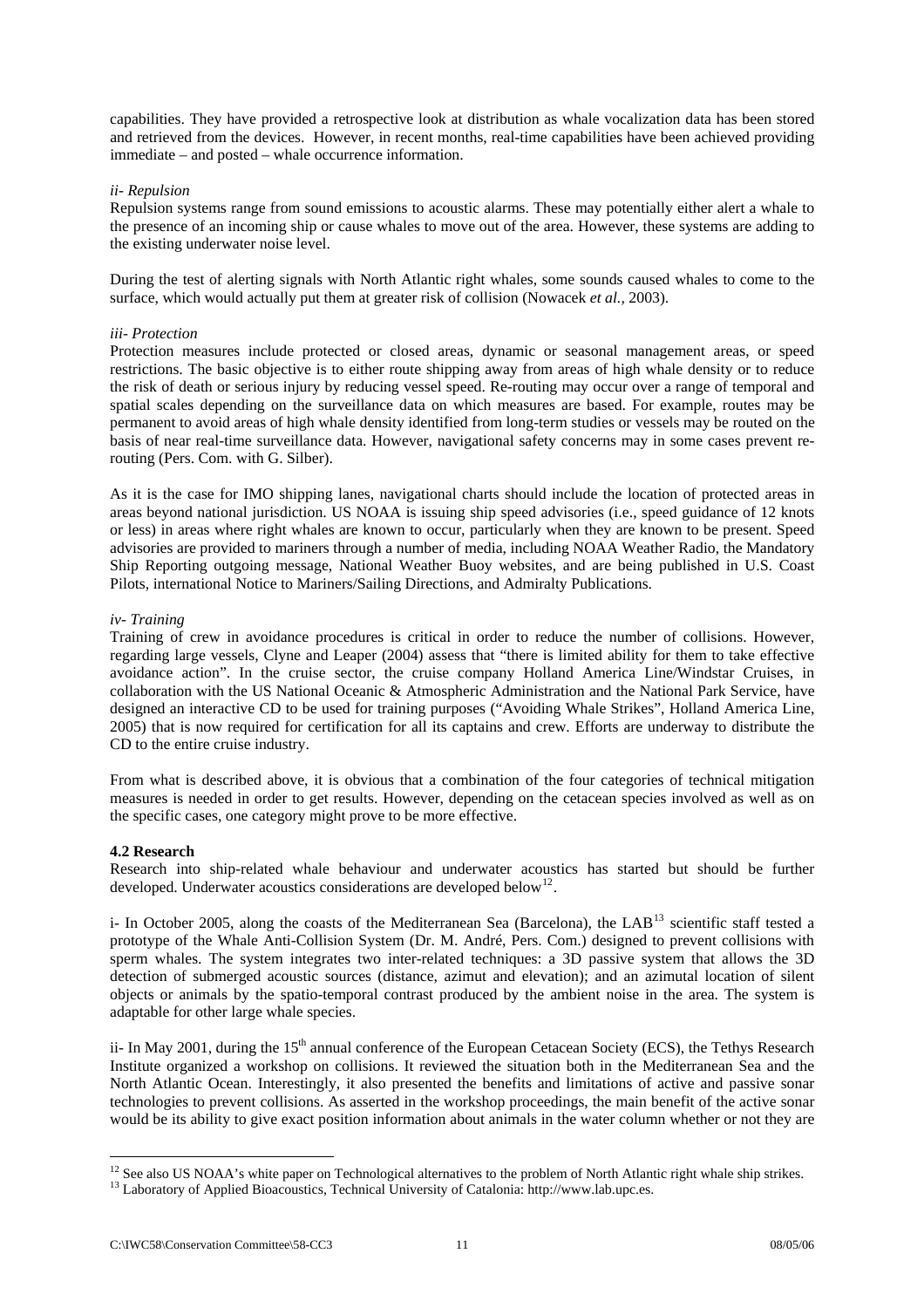<span id="page-13-0"></span>visible or vocalizing. The coverage of the system could be 360 degrees or restricted to forward looking. Multiple returns over time could be used to track animals and provide their course information to allow manoeuvre planning. This information is not subject to light or weather conditions so the system can run continuously. It could be fully automated and provide an alert to the ship's crew on detection of significant sonar returns. The system should work for all marine mammal species and be able to give size information, e.g. large, medium, small animal, based on the strength of the return.

However, several issues need to be taken into consideration when dealing with a system like this:

- the target strength (TS) of marine mammals is fairly low, due to the fact that, to an impinging sound wave, the density and elasticity of their bodies are not much different than that of the water that they inhabit. This low level translates directly into more sound level needed to "capture" poor targets. Another problem is the aspect dependence of marine mammal TS, which can vary substantially between the head and tail aspect or the beam aspect. It may be therefore possible only to detect "crossing" targets, those presenting broadside aspect to the forward-looking sonar;
- the transmission loss due to oceanographic conditions should be carefully considered, since in the open ocean sound velocity is a function of water pressure, temperature and salinity, and may vary considerably with depth;
- non-ambient sources of noise may also be present in the environment, and should be considered in the active sonar equation. There are several other sources of noise which fall into two categories: active reverberation and nearby acoustic sources;
- source level and animal safety is another aspect that needs further investigation and careful planning.

iii- The question whether whales are becoming deaf due to some types of underwater noise like active sonars or seismic surveys is posed. According to Michel André's experiments with sperm whales (Pers. Com.), it could be concluded that acoustically-induced lesions in their inner ear is preventing them from reacting to approaching ships. This would then be a major factor to take into account in any mitigation strategy. There may also be questions of habituation or de-sensitization to ships and ship noise. Research on marine acoustics is therefore of utmost importance to help advance understanding of the impact of underwater ambient noise<sup>[14](#page-13-1)</sup>. Near-collisions, when reported, could help understand the behaviour of the whales confronted with ship noise of different amplitude.

## **4.3 Outreach**

The "public" which should be made aware of the issue and the potential outreach targets are broad: e.g. ship owners, crew, port authorities, coast guards, yachting associations, whale watching companies, marine insurance companies, pilots and other components of the maritime community. For example, in 1996, the International Fund for Animal Welfare (IFAW), in partnership with the shipping industry, the U.S. Coast Guard and Port Authorities, hosted a series of workshops to discuss the problem of ship strikes.

## **4.4 Economic feasibility of mitigation measures**

Within the range of possible measures, a cost-benefit analysis of mitigation measures has to be made. It is not clear at this stage who would bear the costs of such measures, although the study made by Spain (de Stephanis *et al*., 2005) gives some useful indications.

The French shipping company SNCM (Corse-Méditerranée) was involved into different research and development actions related to sonar, ladar (laser detection and ranging) and night vision systems. See above, section 4.1.

In any case, the shipping industry, boat owners and coastal municipalities should be aware of the costs involved by doing nothing to mitigate collision risks. Costs linked to the evacuation and treatment by accredited bodies of only one stranded whale carcass can reach large amounts of money, in the range of US\$ 15,000.

1

<span id="page-13-1"></span> $14$  It is worth noting the Scientific Committee workshop on anthropogenic noise being held in 2006 before IWC's  $58<sup>th</sup>$  annual meeting.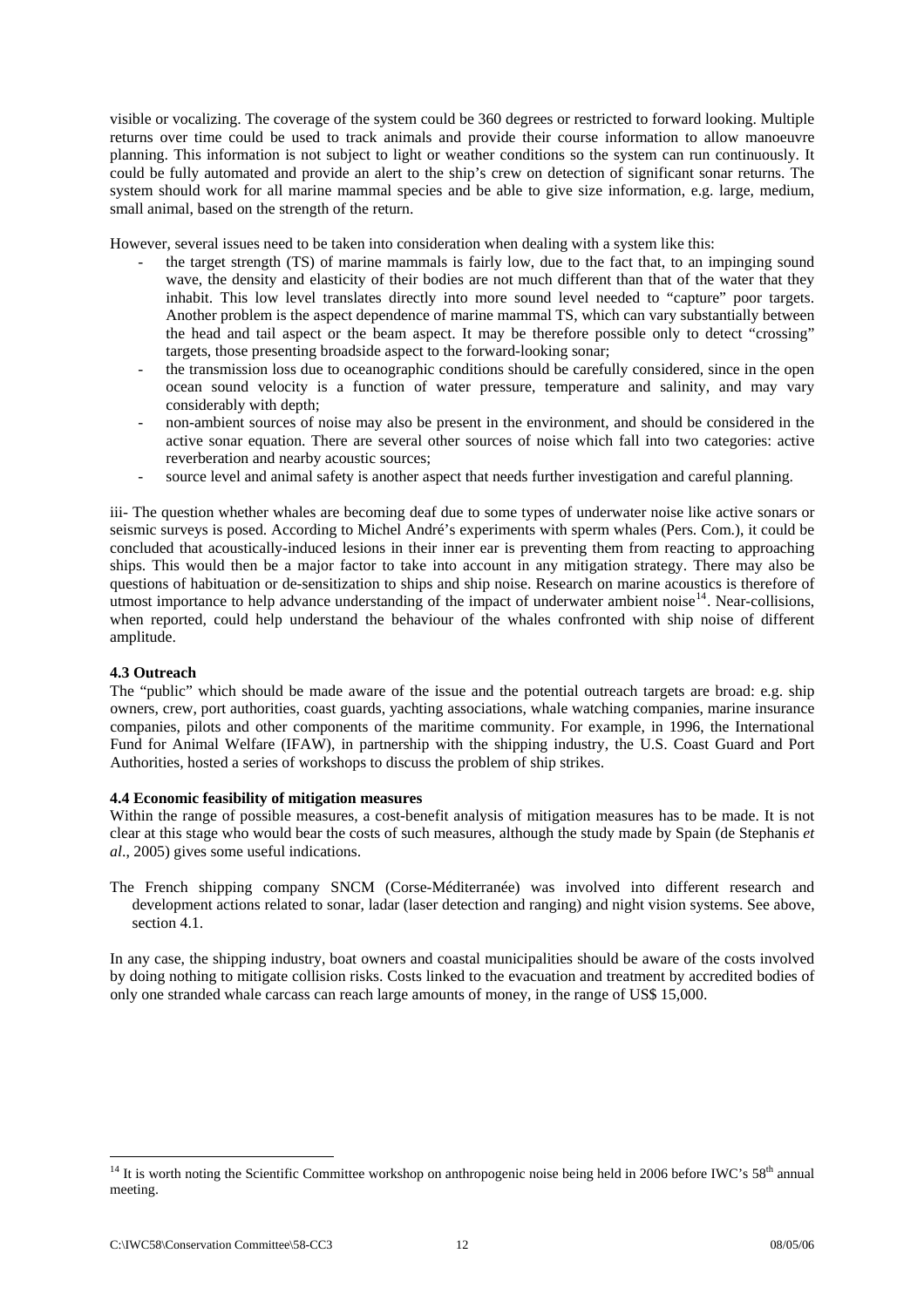## **5. PRIORITY ACTIONS AFTER IWC58**

### <span id="page-14-0"></span>**5.1 Follow-up actions by the Ship strikes Working group**

i- identify large-area and small-area hot spots of dense shipping globally;

ii- offer guidance for improved reporting and data management and processing from IWC member nations as well as others;

iii- review geographical distribution of stranding networks to identify gaps in coverage; iv- initiate a cost-benefit analysis of selected mitigation measures;

v- further work to develop mitigation measures<sup>[15](#page-14-1)</sup>;

vi- evaluate the potential for whale-related data into Automatic Identification System (AIS) data that appear on vessel radar screens.

## **5.2 Actions which might be considered by the Scientific Committee**

i- identify whale stocks potentially most threatened by ship strikes;

ii- check identified high-density shipping lanes for potential overlap with high whale density or known migration routes;

iii- analyse the links between underwater noise and collisions;

iv- further investigate the relationship between vessel type, speed and risk of collision;

v- continue work to develop methods for quantifying mortality due to vessel strikes, including involving stranding networks more closely<sup>[16](#page-14-2)</sup>.

## **6. CONCLUSIONS**

The quest for information revealed that much has already been written on the subject, but that geographical coverage of studies is poor and depth of information varies.

Legislation to reduce the threat of ship strikes to cetaceans has been implemented by only two countries, USA and Canada.

While it is mostly cetaceans that suffer from ship strikes, in several cases damage has also been caused to vessels and human beings. There have been cases where a whale-watching boat struck a whale and caused human death and even smaller sailing boats can sink after a collision. All types of vessels can be involved in strikes with cetaceans but with varying consequences.

A few consulted international maritime organisations are taking action or are considering doing so, such as information circulation, organisation of workshops and training.

This first progress report should be the basis for further reflection and action within all international and regional organisations concerned. A better protection for whales from ship strikes can only arise after a wide mobilisation around the issue, by all bodies concerned and in the framework of regional cooperation between various international agreements.

 $\overline{a}$ 

<span id="page-14-1"></span><sup>&</sup>lt;sup>15</sup> Including: a) development of surveillance systems for different whale species in high risk areas,

<span id="page-14-2"></span>b) development of predictive models based on environmental conditions (depth, bathymetry, sea surface temperature).<br><sup>16</sup> Namely through the Sub-Committee on estimation of bycatch and other human-induced mortality. See the Scientific Committee, Annex M: Report of the Working Group on Estimation of Bycatch and Other Human-Induced Mortality. J. Cetacean Res. Manage. 4 (Suppl.): 361-371 (2002) where the importance of systematically conducting full necropsies ('flensing to the bone') is stated.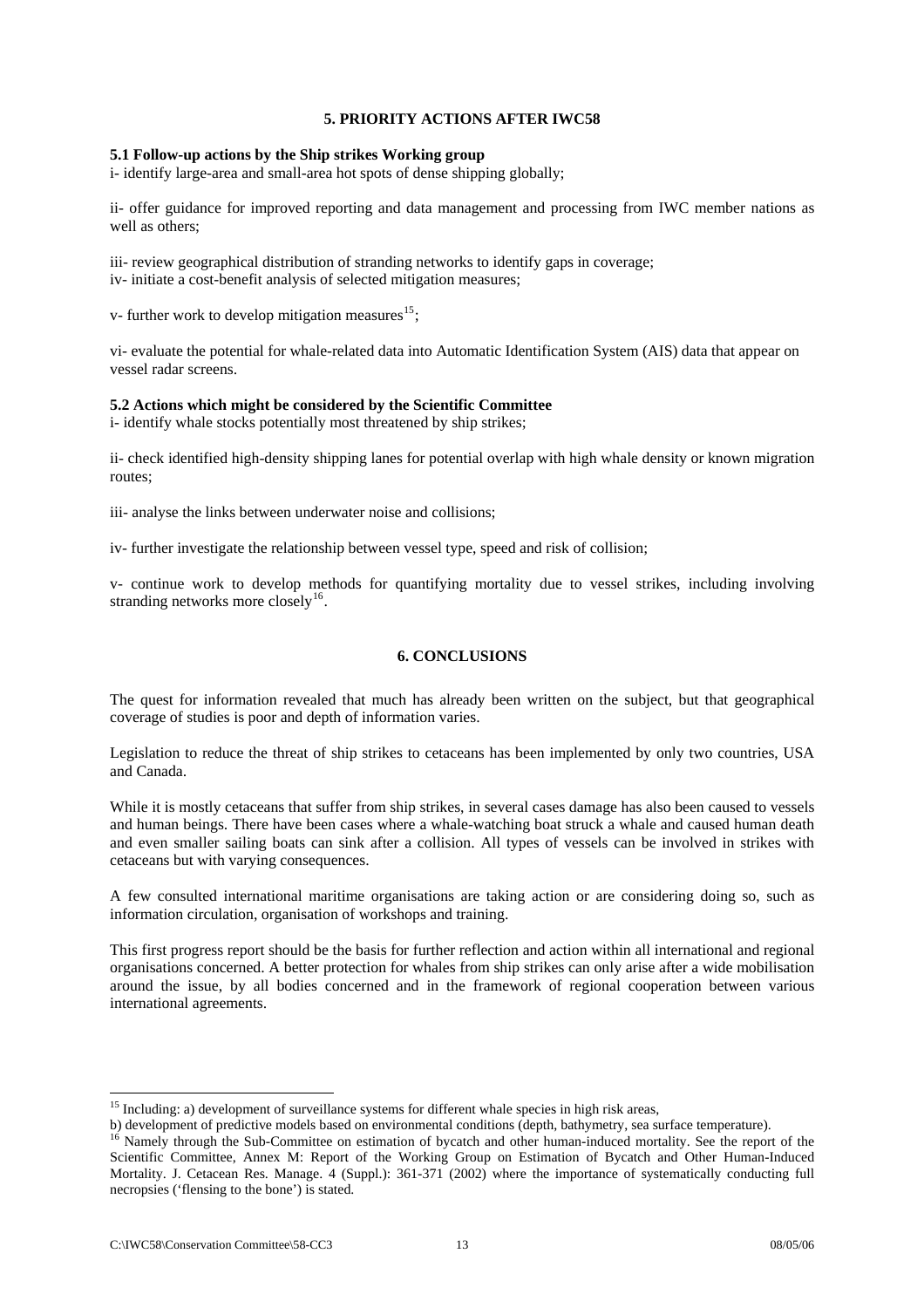## **7. RECOMMENDATIONS**

<span id="page-15-0"></span>Below is a first set of recommendations with their potential addressees. The recommendations will in time be updated by the Ship strikes Working Group members and other contributors.

## **REC 1**

All national progress reports on cetacean research submitted by IWC members should include ship strikes data in a format allowing their full utilisation.

*Potential addressees of the recommendation: IWC Members and Secretariat*.

## **REC 2**

Set up a centralized international database on ship strikes

- using a template with standardized parameters
- developing a data repository.

*Potential addressee: to be determined.* 

## **REC 3**

As appropriate, adopt national and regional legislation, rules and action plans to reduce the impact of ship strikes, with priority for high-risk areas.

*Potential addressees: Members of the Commission and regional organisations.* 

## **REC 4**

Identify and circulate information on training material for crew and maritime and marine officials. *Potential addressees: Members of the Commission and of the Ship strikes Working Group.* 

## **REC 5**

Continue the work within the Ship strikes Working Group, widen its membership and circulate the progress report widely.

*Potential addressees: Chair of the Ship strikes working group, Chair of the Conservation Committee, Members of the Commission and Secretariat.* 

## **REFERENCES**

ACCOBAMS, Proceedings of the workshop on large whale ship strikes in the Mediterranean Sea, Monaco, 14- 15 November 2005.

Amaral, K. and Carlson, C. Scientific basis for whale-watching guidelines: a review of current research. International Whaling Commission. 2005. SC/57/WW1.

André, M., Delory, E., Moreno, J.L., van der Schaar, M. A real-time non-intrusive acoustic solution to 3D whale tracking, Acta Acustica submitted, 2005.

Bondaryk, J. 2001. SACLANT Undersea Research Centre (Italy). Benefits and limitations of active sonar for marine mammal ship collision avoidance.

Clyne H. and Leaper R. 2004. Modelling collisions between whales and ships. Assessing the potential for vessels to take avoiding action in response to sightings of whales. IWC SC/56/BC6.

CPPS/PNUMA. 1991. Informe de la Reunión de Expertos Preparatoria para el Plan de Acción para la Conservación de los Mamíferos Marinos en el Pacífico Sudeste, Lima, Perú, junio 24-28 de 1991, Doc CPPS/PNUMA(OCA)-PSE WG 574.

David L. 2002. Disturbance to Mediterranean cetaceans caused by vessel traffic. In: G. Notorbartolo di Sciara (Ed.), Cetaceans of the Mediterranean and Black Seas: State of knowledge and conservation strategies. A report to ACCOBAMS Secretariat, Monaco, Feb. 2002.

Delory, E., André, M., Moreno, J.L., van der Schaar, M. On the possibility to localize silent whales at the surface from deep vocalizing whales, Acta Acustica submitted, 2005.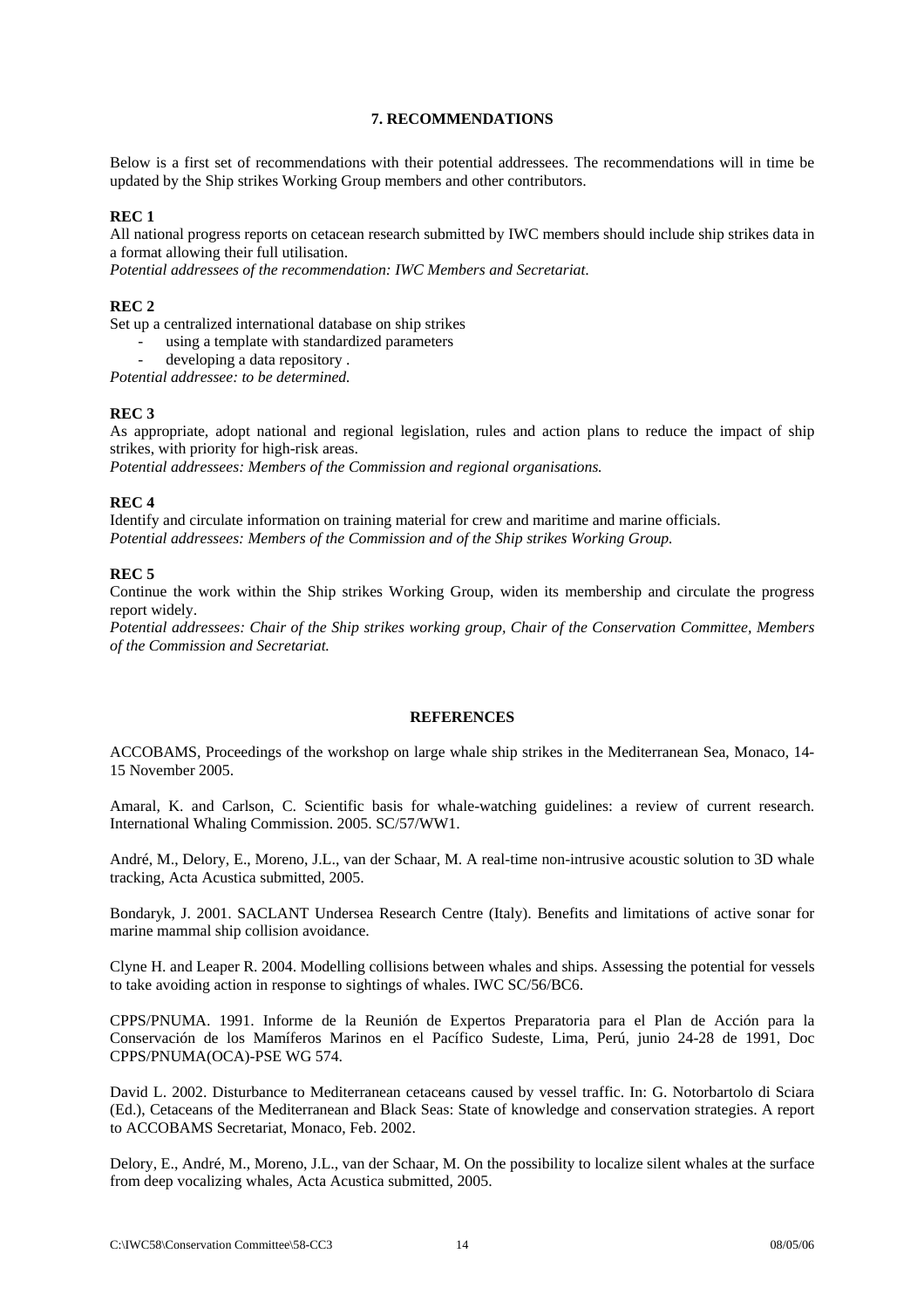de Stephanis R., Verborgh P., Pérez Gimeno N., Sánchez Cabanes A., Pérez Jorge S., Esteban Pavo R., Séller N., Urquiola E., Guinet C. 2005, « Impacts produced by the maritime traffic on cetacean populations in the Strait of Gibraltar (Spain). Current situation and future previsions", Dirección General para la Biodiversidad del Ministerio de Medio Ambiente.

European Cetacean Society (ECS). Collisions between cetaceans and vessels: can we find solutions? Proceedings of the Tethys Research Institute workshop, ECS Newsletter 40, March 2002.

Evans, P. 2003. Shipping as a possible source of disturbance to cetaceans in the ASCOBANS region. ASCOBANS Document MOP4/Doc. 17(S) Rev.1.

International Whaling Commission. 2005. Chair's report of the  $57<sup>th</sup>$  annual meeting.

International Whaling Commission. 2002. Report of the Scientific Committee. Annex M. Report of the Working Group on Estimation of Bycatch and Other Human-Induced Mortality. J. Cetacean Res. Manage. 4(Suppl.): 361- 371.

Jensen A.S. and Silber G.K. 2003. Large Whale Ship Strike Database (1975-2002). U.S. Department of Commerce, NOAA Technical Memorandum.

Koschinski, S. 2003. Ship collisions with whales. 10<sup>th</sup> Advisory Committee meeting (Bonn), ASCOBANS Document AC10/Doc. 7 (P).

Laist D.W*.,* Knowlton A.R., Mead, J.G., Collet, A.S. and Podestá, M. 2001. Collisions between ships and whales. *Marine Mammal Science*, 17(1): 35-75.

NOAA internal white paper: Technological Alternatives to the Problem of North Atlantic Right Whale Ship Strikes. 2004.

Nowacek D., Johnson M., Tyack P. 2004. North Atlantic right whales ignore ships but react to alerting stimuli. Proceedings of the Royal Society of London. B. Volume 271, Nr 1536.

Reeves R., Smith B., Crespo E., Notarbartolo di Sciara G. 2003. IUCN Conservation Action Plan for the World's Cetaceans 2002-2010.

Russell, B. 2001. Recommended measures to reduce ship strikes of North Atlantic Right whales. National Marine Fisheries Service (US) contract report (unpublished).

Ward-Geiger, L. I., Silber, G. K., Baumstark, R. D. and Pulfer, T. L. 2005. Characterization of Ship Traffic in Right Whale Critical Habitat. Coastal Management 33: 263-278.

Weinrich, M. Whale Center of New England (USA). A review of worldwide collisions between whales and fast ferries. IWC SC/56/BC9.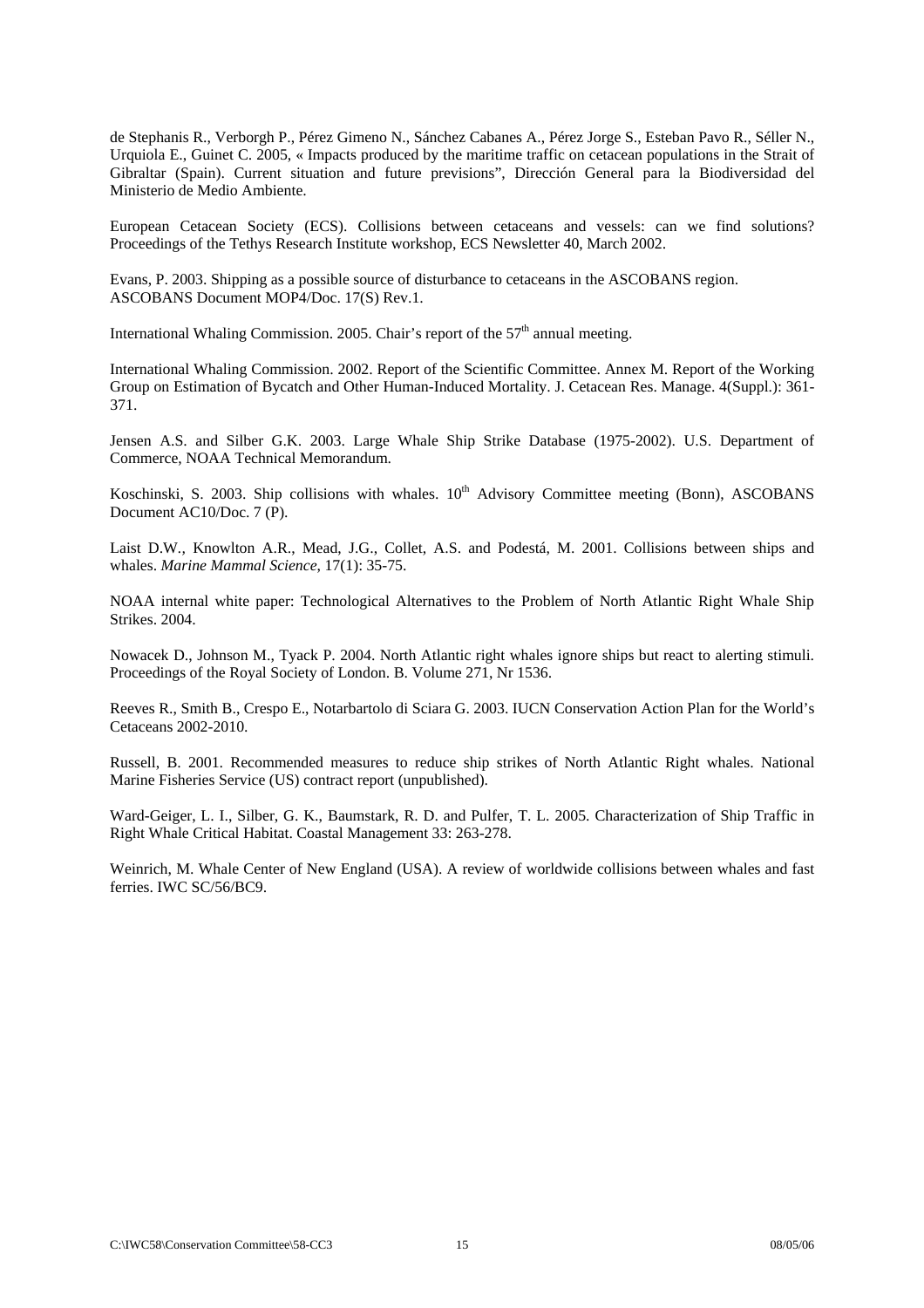### **Appendix**

## <span id="page-17-0"></span>**Appendix 1. IWC Conservation agenda (excerpts from Conservation Committee doc IWC/57/CC7)**

## PROPOSED INITIAL CONSERVATION AGENDA

1. Human impacts

- 1.1. Ship strikes
	- frequency of occurrence by area/species
	- monitoring and reporting
	- mitigation measures. […]

## BACKGROUND INFORMATION AND PROVISIONAL PROGRAMS OF WORK

 In this section we provide some ideas for initial programs of work. These are not part of the proposal for the Conservation Agenda. We envisage that after a Conservation Agenda has been adopted, Programs of Work could be elaborated and these ideas could be used as input into that discussion.

#### 1. Human impacts

#### 1.1. **Ship strikes**

Collisions with ships can and do kill whales, especially the larger species and those inhabiting waters with high shipping volumes. For at least one species (North Atlantic right whale), ship strikes have been identified along with entanglements as the top two factors that threaten the species with extinction. Apart from certain species and areas (e.g. Right Whales off USA and Canada), the issue is mainly still at the stage where more information on the extent of the problem and the options for counter-measures needs to be gathered.

#### Outline Program of Work

(1) Conduct a study of shipping traffic volumes around the world in relation to cetacean occurrence to identify:

- areas of potentially high interaction;
- areas of uncertain status due to lack of information on cetacean occurrence;
- areas of uncertain status due to lack of information on shipping volumes;
- areas where interaction can be assumed to be relatively low.

(2) Promote, review and collate research into assessing and improving the efficacy of counter-measures, including:

- systems for warning vessels of whale presence in the area;
- arrangements for sighting whales and taking avoiding action;
- mechanisms for alerting whales to oncoming vessels;
- relocation of shipping lanes;
- speed limits.

 (3) Develop and implement in conjunction with the appropriate maritime organisations of a global scheme for reporting observed or suspected ship strikes. This should be web-based and supervised in close to real time so that the database supervisor can solicit further information from those reporting ship strikes soon after the event.

 (4) Based on the information gathered, identify areas, routes, seasons and species for which priority for preventive action is highest. Develop mitigation plans for these priority cases in collaboration with coastal states and relevant organisations.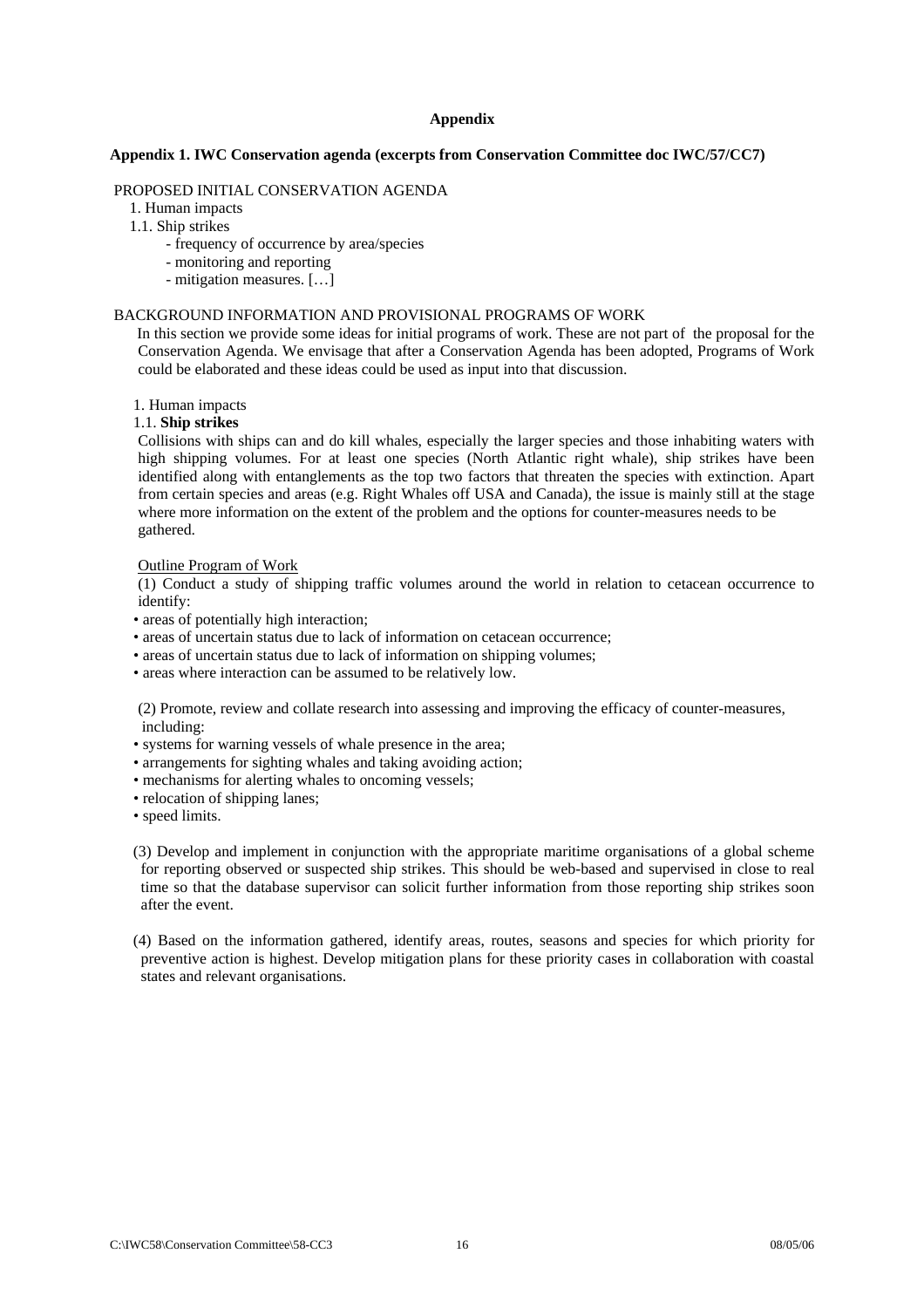## <span id="page-18-0"></span>**Appendix 2. Landmark resolutions related to ship strikes**

 International Maritime Organisation: Resolution MSC.85(70) on mandatory ship reporting systems (adopted on 7 December 1998)

## THE MARITIME SAFETY COMMITTEE,

RECALLING Article 28(b) of the Convention on the International Maritime Organization concerning the functions of the Committee,

RECALLING ALSO regulation V/8-1 of the International Convention for the Safety of Life at Sea (SOLAS), 1974 concerning the adoption by the Organization of ship reporting systems,

RECALLING FURTHER resolution A.858(20) which authorizes the Committee to perform the function of adopting ship reporting systems on behalf of the Organization,

TAKING INTO ACCOUNT the Guidelines and criteria for ship reporting systems adopted by resolution MSC.43(64),

HAVING CONSIDERED the recommendations of the Sub-Committee on Safety of Navigation at its fortyfourth session,

1. ADOPTS, in accordance with SOLAS regulation V/8-1, the mandatory ship reporting systems:

- Off the northeastern and the southeastern coasts of the United States area described in Annex 1 to the present resolution; and

- In the Strait of Dover/Pas-de-Calais area described in Annex 2.

2. DECIDES that the aforementioned mandatory ship reporting systems will enter into force at 00.00 hours UTC on 1 July 1999.

3. REQUESTS the Secretary-General to bring this resolution and its Annexes to the attention of Member Governments and Contracting Governments to the 1974 SOLAS Convention.

ANNEX 1 to Resolution MSC.85(70)

## **DESCRIPTION OF THE MANDATORY SHIP REPORTING SYSTEMS FOR PROTECTION OF ENDANGERED NORTH ATLANTIC RIGHT WHALES IN SEA AREAS OFF THE NORTHEASTERN AND SOUTHEASTERN COASTS OF THE UNITED STATES**

## **1 Categories of ships required to participate in the system**

All ships of 300 gross tonnage or greater are required to participate in the reporting systems, except sovereign immune vessels which are exempt from reporting by regulation V/8-1(c).

## **2 Geographical coverage of the proposed systems and the number and edition of the reference chart used for the delineation of the system**

2.1 Northeastern United States: Geographical boundaries of the proposed northeast area include the water of Cape Cod Bay, Massachusetts Bay, and the Great South Channel east and southeast of Massachusetts (Appendix 1). Co-ordinates of the proposed area are as follows: from a point on Cape Ann, Massachusetts at 42°39'.00 N, 70°37'.00 W; then northeast to 42°45'.00 N, 70°13'.00 W; then southeast to 42°10'.00 N, 68°31'.00 W; then south to 41°00'.00 N, 68°31'.00 W; then west to 41°00'.00 N, 69°17'.00 W; then northeast to 42°05'.00 N, 70°02'.00 W, then west to 42°04'.00 N, 70°10'.00 W; and then along the Massachusetts shoreline of Cape Cod Bay and Massachusetts Bay back to the point on Cape Anne at 42°39'.00 N, 70°37'.00 W. NOAA Chart No.13009.

2.2 Southeastern United States: Geographical boundaries of the proposed southeast area include coastal waters within about 25 nautical miles along a 90 nautical miles stretch of the Atlantic seaboard in Florida and Georgia (Appendix 2). The area extends from the shoreline east to longitude 80°51'.60 W with the southern and northern boundary at latitudes 30°00'.00 N and 31°27'.00 N, respectively. NOAA Chart No.11009.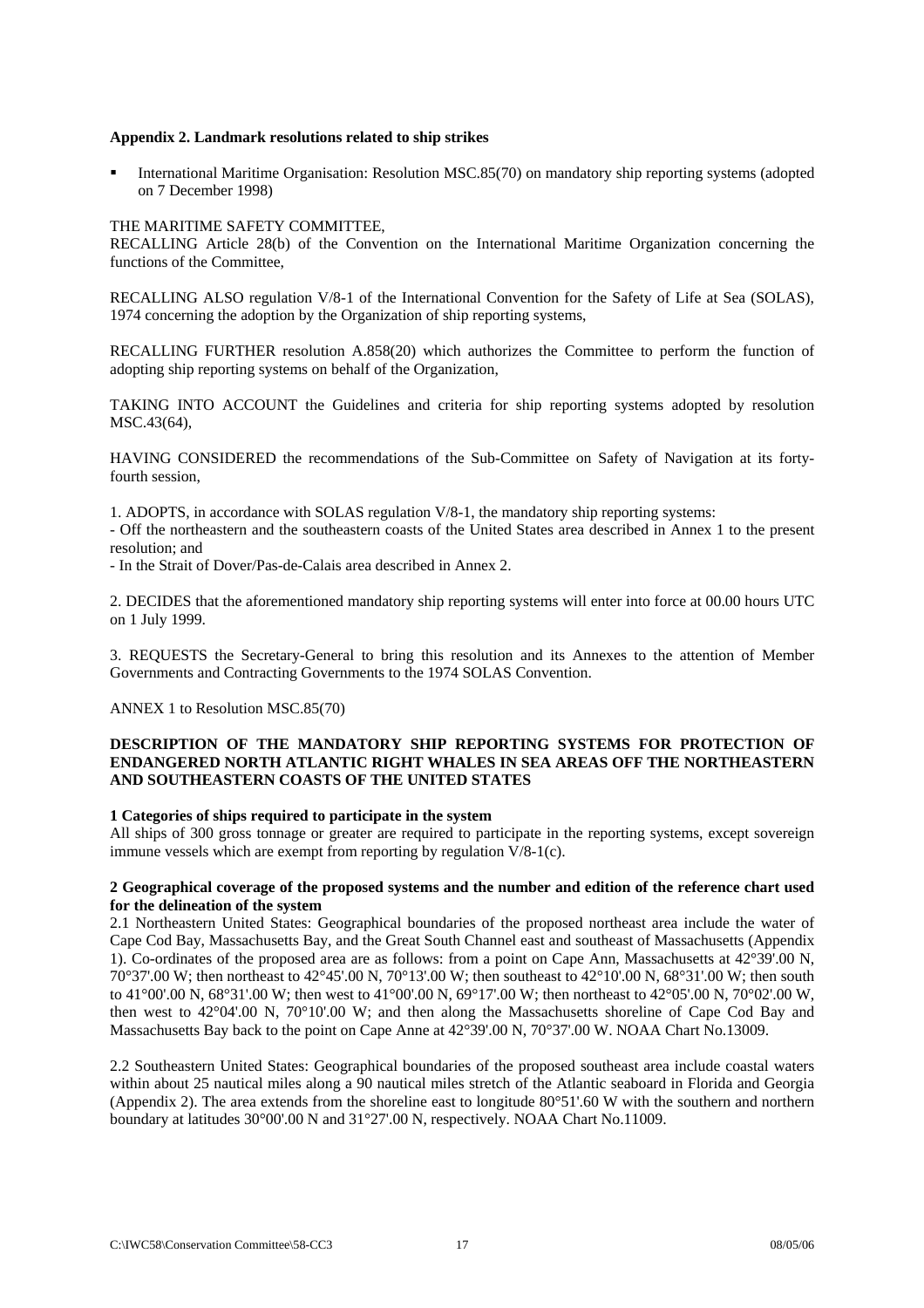## **3 Format, content of report, times and geographical positions for submitting reports, authority to whom the reports should be sent, available services**

## **3.1 Format**

The format for reporting is as set forth in paragraph 2 of the appendix to resolution A.851(20). An example of a transmission between ship and shore is at Appendix 3.

## **3.2 Content**

Ships are required to provide the following information: the name of the ship; call sign or IMO identification number if applicable; position when entering the system; course; speed; route; and destination. Commercially sensitive information received in conjunction with the reporting system shall be kept confidential.

## **3.3 Geographical position for submitting reports**

Participating ships are required to report to a shore-based authority only when entering the reporting area during a single voyage (that is, a voyage in which a ship is in the area to visit one or multiple ports or traverse the area before leaving for a port outside the reporting area); ships will not be required to report in again after leaving a port in the area or when exiting the system.

## **3.4 Authority**

The authority for both areas of the system is the United States Coast Guard.

## **4 Information to be provided to participating ships and procedures to be followed**

Ships will be provided with the following information:

4.1 Mariners shall be informed that they are entering an area of critical importance for the protection of the highly endangered right whale; that such whales are present; and that ship strikes pose a serious threat to whales and may cause damage to ships. Communication systems between ship and shore are described in paragraphs 7 and 8, below.

4.2 To obtain seasonal right whale advisories which are broadcast periodically, mariners would also be advised to monitor Coast Guard Broadcast Notice to Mariners, NAVTEX, NOAA Weather Radio, and, in the northeastern ship reporting system area only, the Cape Cod Canal Vessel Traffic Control and the Bay of Fundy Vessel Traffic Control. These advisories are based on surveys that are flown seasonally and in daylight and good weather conditions only. The sighting information may be useful only for brief periods as the whales move and surveys detect a small percentage of the whales present.

4.3 Mariners would be advised to consult with NAVTEX, Inmarsat-C SafetyNET (satellite text broadcasts), the United States Coast Pilot, Notice to Mariners, the nautical charts for information on the boundaries of the right whale critical habitat and the national marine sanctuary, applicable regulations, and precautionary measures that mariners may take to reduce the risk of hitting right whales. Mariners will further be advised that information placards, videos, and other educational materials are available from shipping agents, port authorities, pilots, relevant state agencies, the Coast Guard, and the National Marine Fisheries Service.

4.4 In the message back to the ship, mariners would also be requested to report any whale sightings and dead, injured, or entangled marine mammals to the nearest local Coast Guard station.

4.5 Where available, specific and timely information on whale locations will be provided to ships.

## **5 Radio-communications required for the system, frequencies on which reports should be transmitted and the information to be reported**

5.1 The reporting system in the northeastern United States will operate independently of the system in the southeastern United States. The system in the northeastern United States will operate year round, and the system in the southeastern United States will operate from 15 November through 15 April.

5.2 The systems will require ships to report in standard format preferably through Inmarsat-C. For ships using Inmarsat-C, the message will be sent to the shore-based authority described in paragraph 7.1 and a message will be automatically transmitted back to the ship also via Inmarsat-C.

5.3 Ships not equipped with Inmarsat-C will be required to report in standard format to the shore-based authority described in paragraph 7.2, either through direct-printing telegraphy (Inmarsat A/B, HF, MF or VHF) or by telephony (Inmarsat A/B, MF, HF or VHF). Ships reporting through such direct-printing telegraphy systems will receive a message from the shore-based authority described in paragraph 7.2.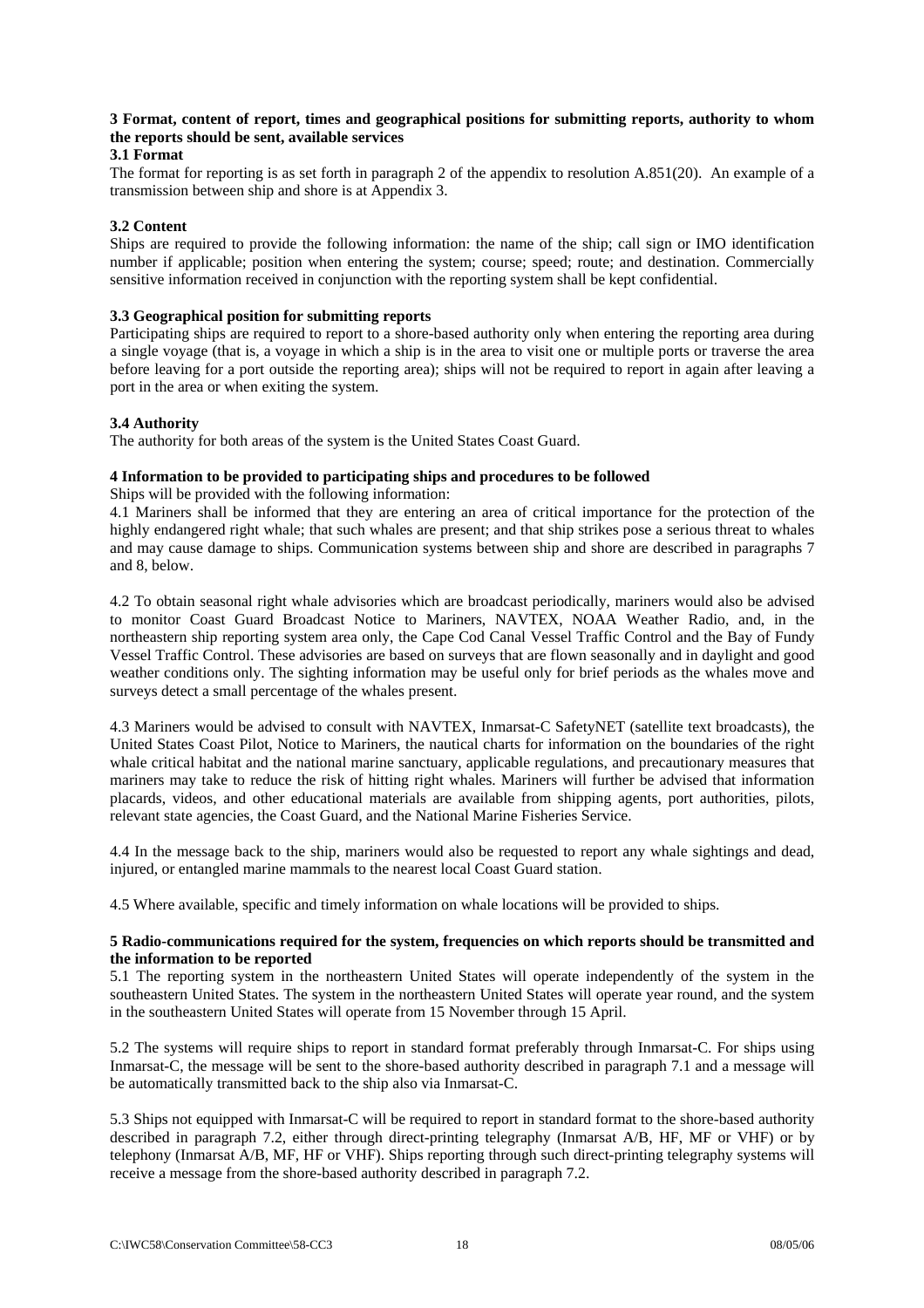5.4 The language used for reports in the system will be English, using the IMO *Standard MarineCommunication Phrases* where necessary. Standard phrases in a prescribed format will be used in all direct-printing telegraphy and radiotelephony communications.

5.5 Commercially sensitive information will be kept confidential.

5.6 The United States will review the ship reporting systems no later than five years after their implementation date, to examine advances made in ship communication technologies and to ensure effective operation of the systems.

## **6 Rules and regulations in force in the areas of the system**

The United States has taken appropriate action to implement international conventions to which it is a party including, where appropriate, adopting domestic legislation and promulgating regulations through domestic law. Relevant laws in force include domestic legislation and regulations to implement the International Convention on Collision Regulations, the Safety of Life at Sea Convention, the International Convention on the Prevention of Pollution from Ships, the International Convention on Oil Pollution, Preparedness, Response and Cooperation, the Convention on the International Trade in Endangered Species of Wild Fauna and Flora, the International Convention for the Regulation of Whaling, and other treaties. Relevant domestic legislation includes the Ports and Waterways Safety Act, the Endangered Species Act, the Whaling Convention Act, the Marine Mammal Protection Act, the Marine Protection Resources and Sanctuaries Act, and a variety of other acts. In some cases, rules have been promulgated including those relating specifically to right whales or governing ship operations. For example, a regulation has been promulgated which prohibits most approaches within 500 yards (460 meters) of a northern right whale. This regulation, as well as other domestic law, is implemented and enforced consistent with international law.

## **7 Shore-based facilities to support operation of the system**

7.1 The shore-based authority for those ships reporting via Inmarsat-C is the United States Coast Guard. The email address to be used for this reporting will be provided well in advance of implementation of the systems through Notices to Mariners.

7.2 The small percentage of ships that do not have Inmarsat-C capabilities will be required to contact the nearest Coast Guard communication station through appropriate communication channels. The United States Coast Guard maintains communication stations along the United States east coast. Information about these stations can be found in the GMDSS Master Plan (GMDSS/Circ.7) or National Imagery and Mapping Agency (NIMA) Publication 117. Information received from the ships will be sent electronically to a central location for data storage, handling, and retrieval.

### **8 Alternative communications if the communication facilities of the shore-based authority fails**

Short-term failure of the reporting systems due to communications problems will not result in a loss of life, and will have minimal impact on the safety of vessels. NAVTEX Broadcast Notice to Mariners can be used to notify mariners of the temporary failure of the system and can provide mariners with basic information necessary to avoid right whales. Downtime is likely to be minimal and is not expected to result in increased ship strikes and whale mortality. For those ships reporting through INMARSAT C or direct printing radiotelegraphy, the standard protocol now used for such systems will be used to re-route incoming and outgoing communications through an alternate address and it is expected that this will minimize the system's downtime, though some delay may occur. The Coast Guard operated MF, HF, VHF voice communications systems, by design, have built in redundancies and overlapping coverage areas and an individual equipment or site failure are unlikely to affect the ability of a mariner to contact a Coast Guard facility to make a required report.

International Whaling Commission: Resolution 2000:8 on Western North Atlantic Right Whales

[...] THE COMMISSION CALLS UPON the United States and Canada to continue to pursue actively, practicable actions to reduce as far as possible ship strikes on right whales, in particular by using the information from the Mandatory Ship Reporting System to assess further mitigation steps, including adjustment of traffic;

URGES range states to consider appropriate fishery measures to reduce right whale mortality and injury, including fixed gear modifications and restrictions on usage;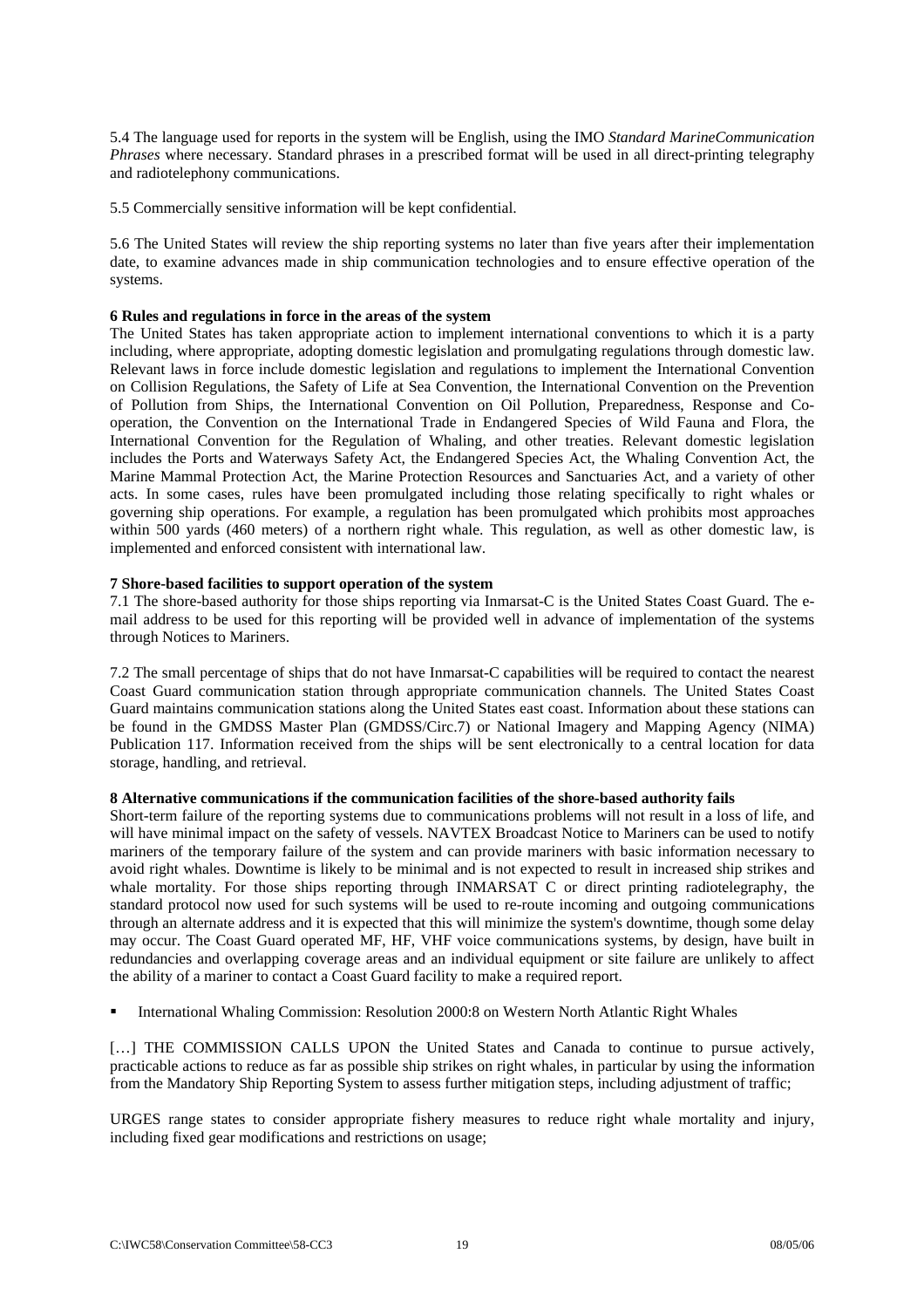ENCOURAGES the United States and Canada, as well as other countries whose ships transit through northern right whale habitat, to continue and expand educational programs to help mariners actively avoid collisions with right whales;

ENDORSES the research and management recommendations of the Scientific Committee at IWC 52 and the recommendations endorsed by the Scientific Committee from the Workshop on Status and Trends and from the Workshop on Causes of Reproductive Failure;

REQUESTS that the Secretariat transmit the text of this Resolution to the IMO for distribution at its Maritime Safety Committee and Marine Environment Protection Committee;

FURTHER REQUESTS range states for this species to report back to IWC 53, and annually thereafter, on progress made on the management recommendations.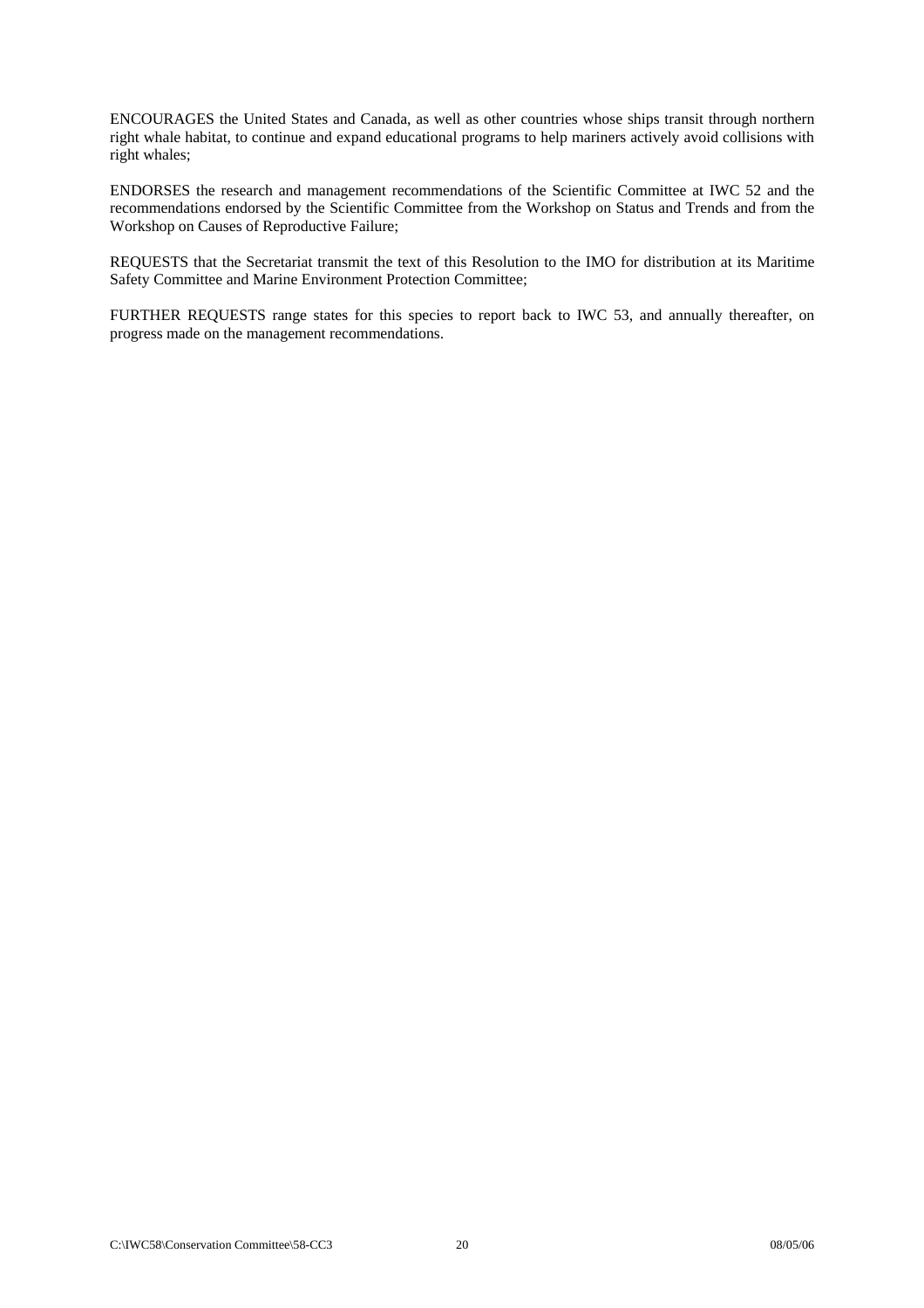## <span id="page-22-0"></span>**Appendix 3. List of acronyms**

| <b>ACCOBAMS</b> | Agreement on the Conservation of Cetaceans of the Black Sea, Mediterranean |
|-----------------|----------------------------------------------------------------------------|
|                 | Sea and Contiguous Atlantic                                                |
| <b>ASCOBANS</b> | Agreement on the Conservation of Small Cetaceans of the Baltic and North   |
|                 | <b>Seas</b>                                                                |
| <b>CMS</b>      | Convention on the Conservation Of Migratory Species of Wild Animals        |
| EU              | European Union                                                             |
| <b>IAATO</b>    | <b>International Association of Antarctic Tour Operators</b>               |
| <b>IMO</b>      | International Maritime Organization                                        |
| <b>IFAW</b>     | International Fund for Animal Welfare                                      |
| <b>IUCN</b>     | World Conservation Union                                                   |
| <b>IWC</b>      | International Whaling Commission                                           |
| <b>NMFS</b>     | National Marine Fisheries Service (USA)                                    |
| <b>NOAA</b>     | National Oceanic & Atmospheric Administration (USA)                        |
| <b>SPREP</b>    | Secretariat of the Pacific Regional Environmental Programme                |
| <b>UNEP</b>     | United Nations Environment Programme                                       |
|                 |                                                                            |

| <b>Argentina</b>          | <b>France</b>    | <b>New Zealand</b>  |
|---------------------------|------------------|---------------------|
| Miguel Iniguez            | Vincent Ridoux   | Mike Donoghue       |
| <b>Australia</b>          | <b>Italy</b>     | <b>South Africa</b> |
| Gillian Slocum            | Caterina Fortuna | Herman Oosthuizen   |
| <b>Belgium</b>            | Korea            | UK                  |
| Alexandre de Lichtervelde | Zang Geun Kim    | Jenny Lonsdale      |
| Koen Van Waerebeek        |                  |                     |
| Denmark/Greenland         | Luxemburg        | <b>USA</b>          |
| Maj F. Munk               | Pierre Gallego   | Greg Silber         |
| Michael C.S. Kingsley     |                  |                     |
|                           |                  |                     |

## **4. List of members of the Ship strikes working group**